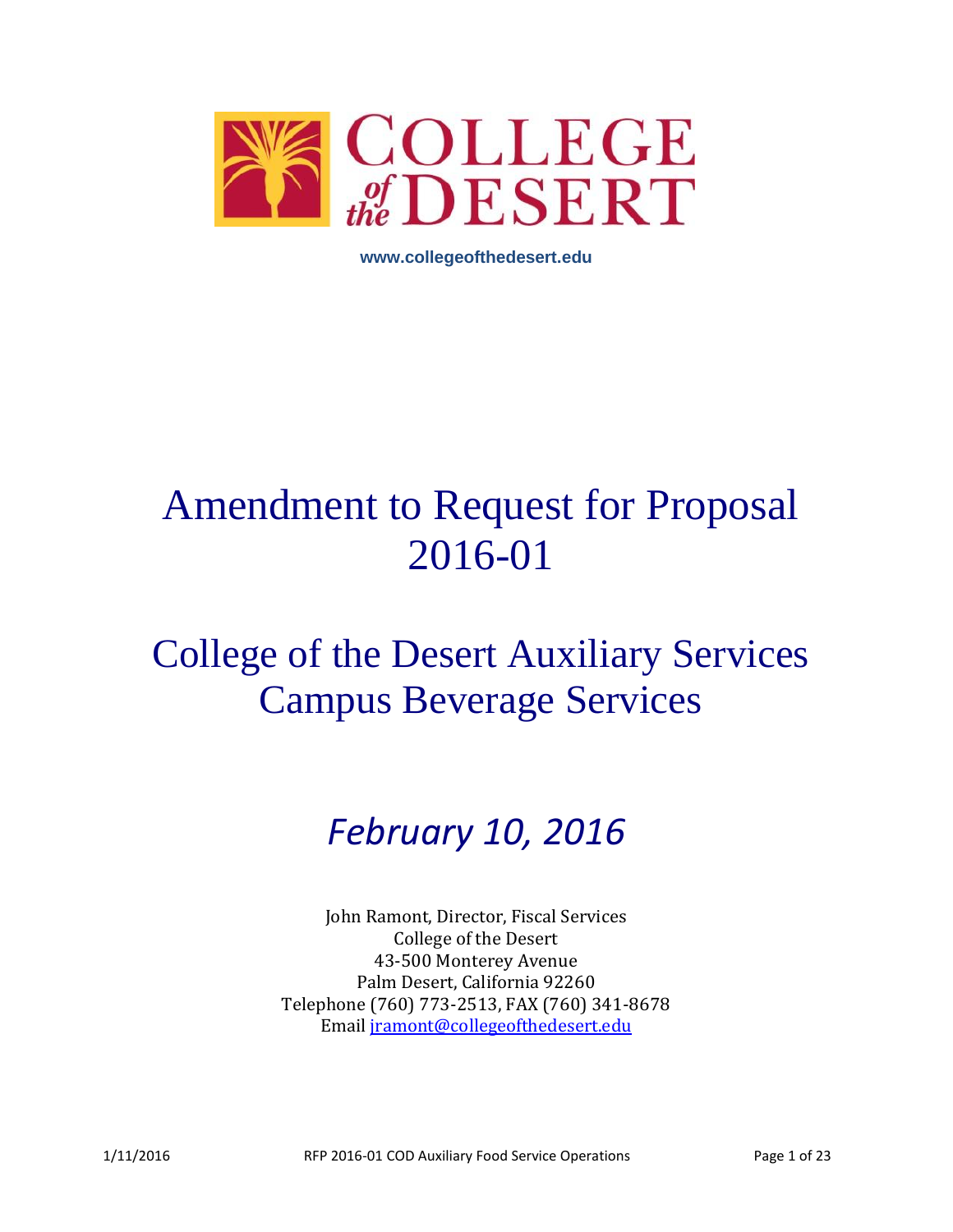# **DESERT COMMUNITY COLLEGE DISTRICT AUXILIARY SERVICES REQUEST FOR PROPOSALS (RFP) FOR CAMPUS BEVERAGE SERVICES**

The Desert Community College District Auxiliary Services (Auxiliary) seeks proposals (Proposals) from qualified contractors to provide beverage services for the College of the Desert (College) campus in Palm Desert, California. The Auxiliary anticipates the contractor (Contractor) to be awarded the contract in February 2016 and to commence services as of April 1, 2016.

Copies of this request for proposal can be obtained by emailing [mreynolds@collegeofthedesert.edu](mailto:mreynolds@collegeofthedesert.edu) or calling (760) 773-2509. The proposal is also available on the College's website at: [www.collegeofthedesert.edu.](http://www.collegeofthedesert.edu/)

All proposals must be received by the District no later than **2:00 p.m. on February 11, 2016**.**February 25, 2016.** Late proposals will be rejected. It is the responsibility of the submitting Firm to make sure the proposal is delivered to the specified location by the date and time specified above. Proposals must be sealed with the envelope(s) clearly marked in the lower left hand corner "Sealed Proposal for Campus Beverage Services"

Complete, sign, and return the original, one (1) copy and one electronic version of the proposals to the following address:

> John Ramont, Director, Fiscal Services College of the Desert 43-500 Monterey Avenue Palm Desert, California 92260

# **"SEALED PROPOSAL FOR CAMPUS BEVERAGE SERVICES"**

All Questions and inquiries should be made in writing and e-mailed to: Marlene Reynolds (email[\)](mailto:majd.askar@rccd.edu) mreynolds@collegeofthedesert.edu. Any resultant changes will be issued by the Purchasing Office in the form of an addendum to the RFP.

The District reserves the right to reject any or all proposals or to waive any irregularities therein. No proposals may be withdrawn for a period of ninety (90) days after the proposal submission date.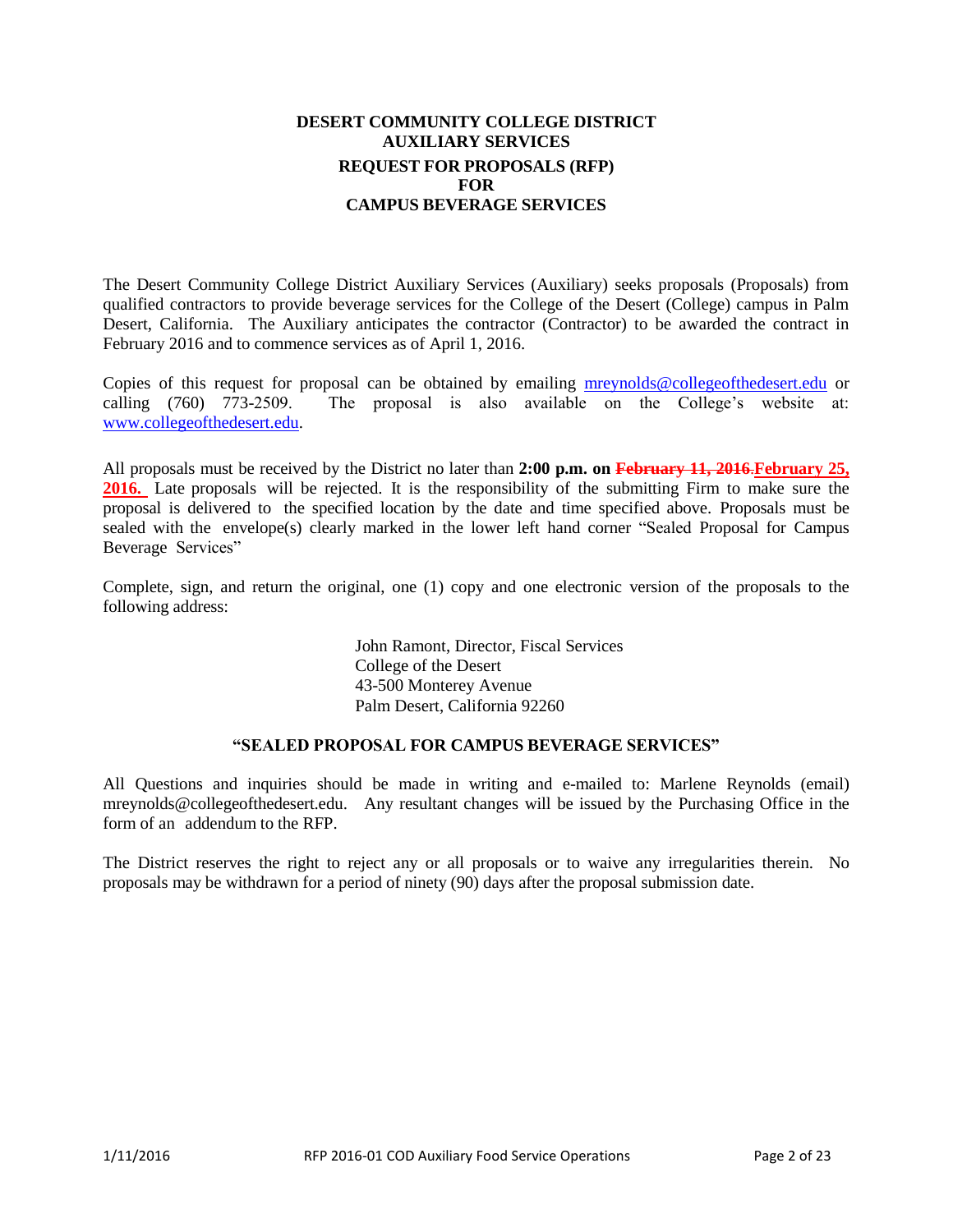# **TABLE OF CONTENTS**

| BACKGROUND, EVALUATION CRITERIA, AND SUBMISSION REQUIREMENTS |  |
|--------------------------------------------------------------|--|
|                                                              |  |
|                                                              |  |
|                                                              |  |
|                                                              |  |
|                                                              |  |
|                                                              |  |
|                                                              |  |
|                                                              |  |
|                                                              |  |
|                                                              |  |
|                                                              |  |
|                                                              |  |
|                                                              |  |
|                                                              |  |
|                                                              |  |
|                                                              |  |
|                                                              |  |
|                                                              |  |
|                                                              |  |
|                                                              |  |
|                                                              |  |
|                                                              |  |
|                                                              |  |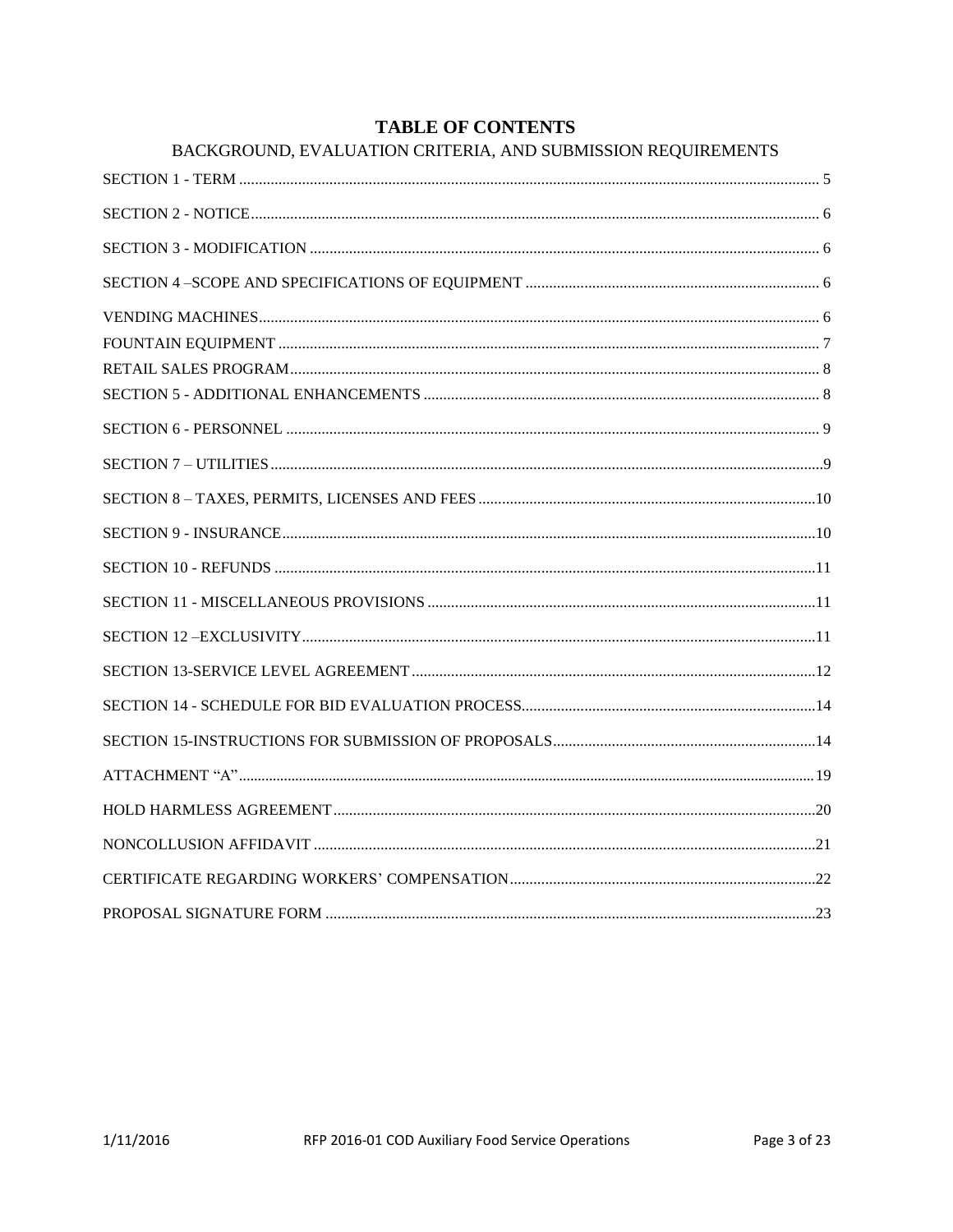# **DESERT COMMUNITY COLLEGE DISTRICT AUXILIARY SERVICES REQUEST FOR PROPOSALS (RFP) FOR CAMPUS BEVERAGE SERVICES**

The Desert Community College District Auxiliary Services (Auxiliary) invites qualified firms to submit a proposal in response to this Request for Proposal, for exclusive beverage pouring rights, sales of canned/bottled beverages throughout the District's three campuses, auxiliary sites and sales through bottled and canned product sold throughout retail locations at the colleges in vendor provided coolers.

The mission of College is "to provide excellent educational programs and services that contribute to the success of our students and the vitality of the communities we serve." The College draws students from the geographical area known as the Coachella Valley, including the cities of Palm Springs, Cathedral City, Rancho Mirage, Desert Hot Springs, Palm Desert, Indian Wells, La Quinta, Indio, Coachella, and the communities of Mecca and Thermal. The central portion of the Coachella Valley is located about 120 miles east of Los Angeles and approximately 120 miles northeast of San Diego.

Founded in 1958, this two-year public college offers certificates and two-year Associate of Arts and Associate of Science degrees in over 90 subject areas. The College is training and educating the next generation of clean technology professionals, childcare providers, allied healthcare workers, architects, golf professionals, public safety experts, culinary and hospitality professionals, and more. Each semester, the college serves over 10,000 students. In the Fall of 2013, 33% of students attended full-time.

The College first opened its doors in 1962 with 9 buildings on 160 acres. In 2004, the voters in the Desert Community College District (District) overwhelmingly approved the sale of bonds to enable the College to renovate its 40-year-old campus in Palm Desert and build campuses in Mecca/Thermal and Indio. A campus in Palm Springs is in the planning stages. The projects funded by the \$346.5 million bond are nearly complete, including the renovation of the food service facility.

The Auxiliary is seeking to establish a business partnership with a nationally recognized beverage company. The goal is to maintain quality beverage services and increase net revenues by maximizing the availability of product, and by developing creative strategies that benefit the District and the supplier. It is anticipated that an exclusive, long term agreement for beverages will provide additional resources, beyond preferential pricing and commissions. In addition to sales volume, the District is able to partner in marketing and promotional opportunities as part of this agreement.

This proposal is being competitively bid and will be awarded on the basis of the economic model deemed best by the selection committee for the interest of the college, students, and staff; and substantially compliant with all of the proposal's minimum requirements. As example, this may include the following:

- Ability to deliver a wide variety of products, including healthy options
- Anticipated/guaranteed realized revenue in support of the District
- Feasibility, innovation, communication, specific ideas and resources identified to support revenue and other objectives
- Willingness to support and/or co-sponsor special events on campus
- Ability to expand and enhance the current vending locations including providing enclosures that are approved by the district
- State-of-the-art technology with electronic sales tracking, machine monitoring systems, and quality of all equipment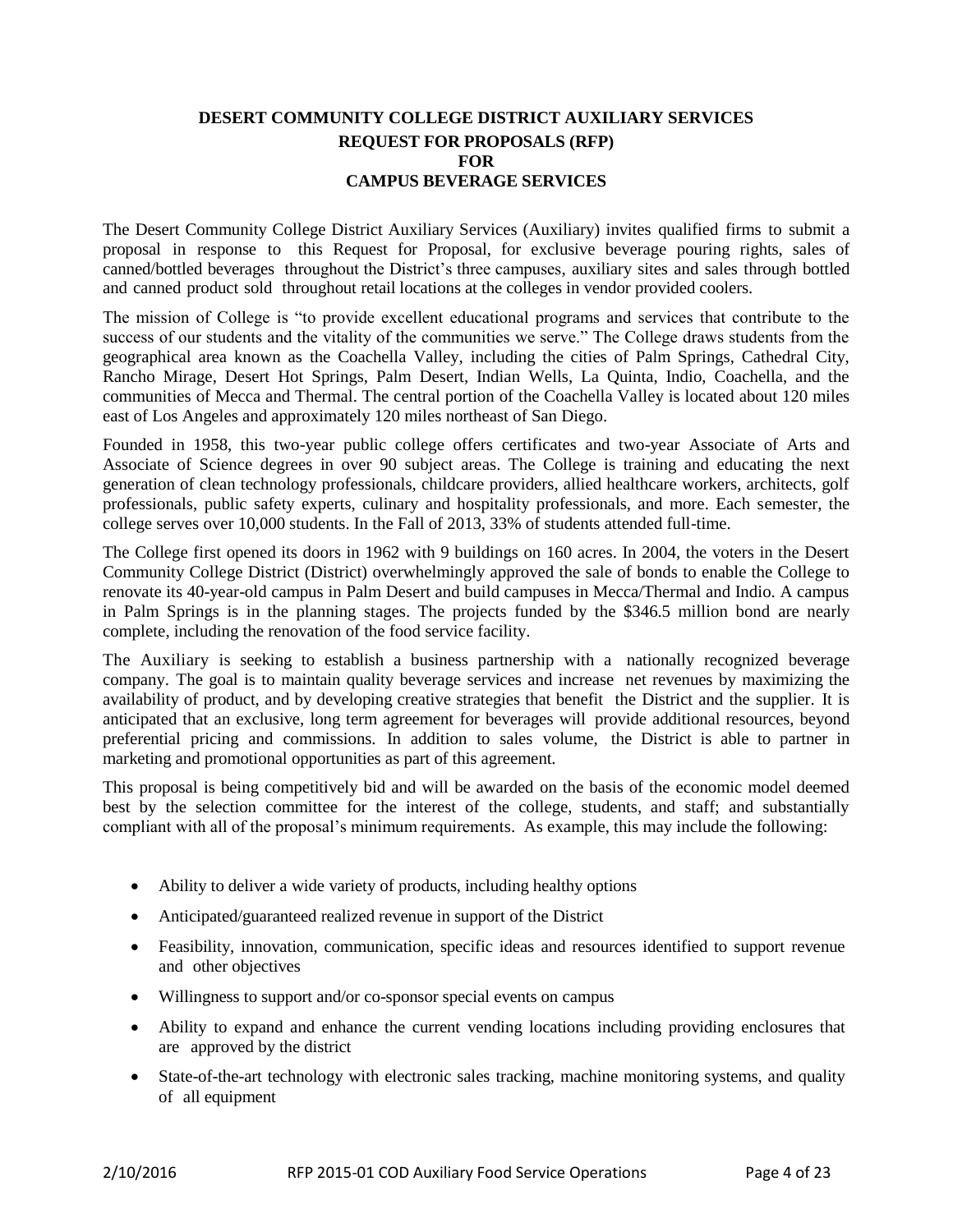Proposals should explain the vendor's ability to respond to the above criteria. The proposal should be organized and appropriately delineated to address each of these areas. The Auxiliary reserves the right to accept or reject any or all proposals, and to contract in the best interests of the Auxiliary and the District.

Please provide in your proposal the following specific information:

- 1. A current annual financial report prepared within the last twelve (12) months.
- 2. A list of at least five (5) current accounts and addresses in Southern California.
- 3. A chart of the vendor's organization. Define how you are organized (Corp., LLP, etc.) and any parent or controlling entities or individuals.
- 4. Description and location of your office(s) that would service this account including any bottling plants.
- 5. A brief resume of the supervisor and manager that would be assigned to this account.
- 6. The ability to provide our district with a comprehensive line of national brand products which respond to consumer demand and brand preference.
- 7. A list of the equipment that the vendor proposes to provide.
- 8. Provide a strong marketing value of brand association.
- 9. A detailed Beverage Agreement that includes service and reporting commitments, marketing proposals, distribution and dispute resolution.
- 10. Submitted proposals must be dated and signed by an authorized representative of the vendor's organization.
- 11. Proposals are requested as specified. If the description of the vendor's offer differs in any way, a detailed explanation must follow.

# <span id="page-4-0"></span>**SECTION 1 - TERM**

- A. The Auxiliary will consider bids from vendors starting with a three (3) year agreement with option to renew for an additional two (2) year term, not to exceed five (5) years. The District will also consider a maximum five  $(5)$  year agreement.
	- 1. The term of this agreement commences April 1, 2016 and terminates June 30, 2019 for the three (3) year term with option to renew for an additional two (2) year term, not to exceed five (5) years.
- B. The district may terminate the agreement for cause by providing a show cause letter to the contractor citing instances of non-compliance.
- C. The contractor shall have thirty (30) days to cure non-compliance to the satisfaction of the district.
- D. Vendor agrees to remove all machines/equipment within (5) business days following the effective termination date of this agreement.
- <span id="page-4-1"></span>E. During the term of this agreement, a representative of the beverage supplier shall meet with the District designee once a quarter to discuss the operations, any trends, proposals, new product lines, etc. Annually a comprehensive business review is requested.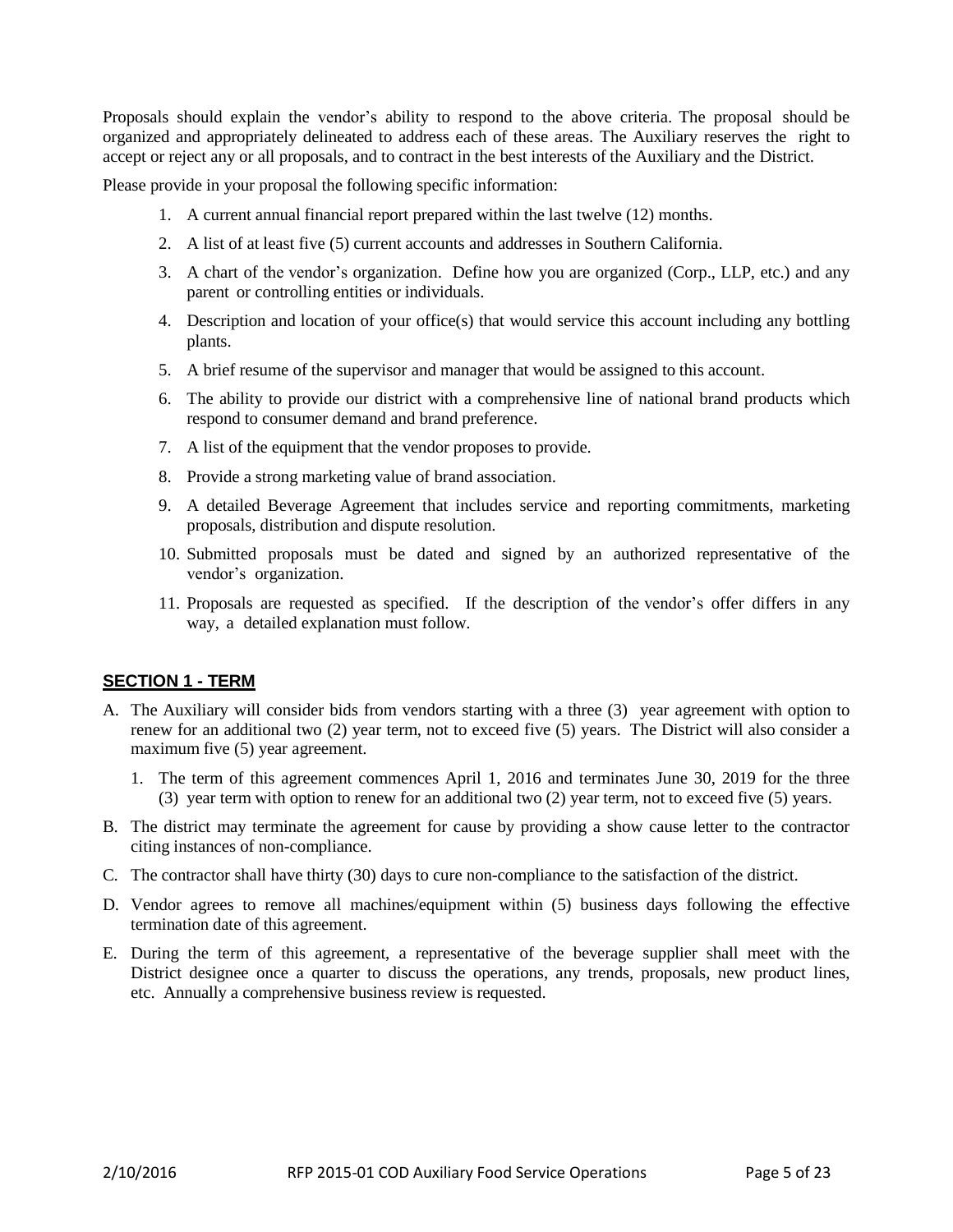# **SECTION 2 - NOTICE**

Any formal notice shall be deemed to be sufficient when given by the district to the vendor by registered or certified mail addressed to the vendor at the business address shown on the proposal. Any formal notice given by the vendor to the district shall be deemed sufficient when sent by registered or certified mail to College of the Desert, Attention: John Ramont, Director, Fiscal Services, 43-500 Monterey Avenue, Palm Desert, CA 92260.

# <span id="page-5-0"></span>**SECTION 3 - MODIFICATION**

- A. Modifications to the terms of the agreement may be made by mutual agreement in writing between the parties.
- B. Proposed commissions, guaranteed minimum annual commission, signing bonuses or contributions will be considered firm for the entire term of the agreement unless it is documented, and accepted by the District, that are documented reasons of changes in legislation, taxes, fees or a significant condition outside the control of the vendor that justifies a renegotiation. Due to ongoing college construction and maintenance projects, it is expected that some vending locations may be closed, and new or remodeled locations be opened over time and these situations are routine and are not considered justification to renegotiate.
- C. Vendor will provide, at its cost, necessary documentation to the district to make any changes it requests under Section 3, Article B.

# <span id="page-5-1"></span>**SECTION 4 –SCOPE AND SPECIFICATIONS OF EQUIPMENT**

# <span id="page-5-2"></span>**VENDING MACHINES**

- A. The vendor shall install, at its expense, at the locations set forth on Attachment "A" the number of vending machines specified. The district shall have the right to determine at any time during the period of this agreement that any of the vending machines are no longer required. These machines, that are no longer required, shall be removed by the vendor in a timely manner at the vendor's expense.
- B. All vending machines furnished shall be equipped so as to provide thermal overload protection. In addition, all machines shall be equipped with all necessary safety devices which shall be maintained in operating condition at all times. All machines shall be approved by the Underwriter's Laboratories, Inc., the National Sanitation Foundation, National Automatic Merchandising Association, and the Riverside County Health Department.
- C. The vendor shall at all times, at its expense, maintain the vending machines, including any meters, electronic monitoring systems, electronic sales equipment and special attachments, in proper working order and promptly make all necessary repairs and replacements of parts.
- D. The vendor will maintain the vending machines, material handling equipment and service vehicles in a clean, attractive and sanitary condition to the satisfaction of the district.
- E. All products requiring refrigeration and/or freezing are to be transported and maintained at proper temperatures from point of origin to point of delivery.
- F. The district shall have the right to inspect any and all vending equipment at any time for sanitation and housekeeping reasons and conduct bacteriological examinations of the vending machines and products vended that the district deems appropriate. To this end, the vendor will supply the district, a designated representative with the necessary means to access all vending machines. The district agrees to notify vendor in advance whenever such access is required.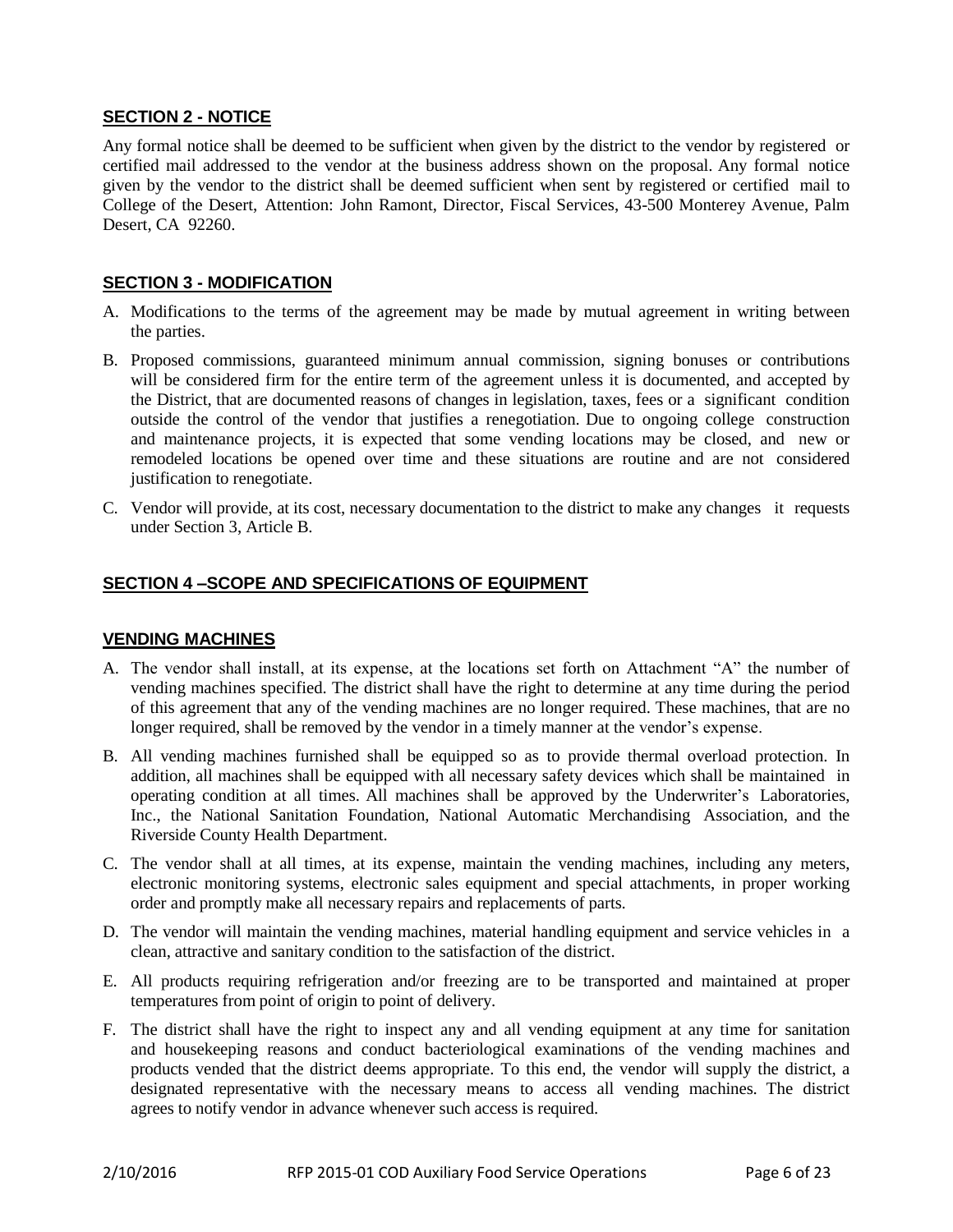- G. A schedule will be provided by vendor that details how vending machines will be improved upon, changed out or upgraded.
- H. Any equipment that repeatedly malfunctions during the contract period shall be removed and replaced with new equipment.
- I. The beverage supplier will be required to provide its complete line of carbonated and noncarbonated retail packaged products including but not limited to soda, fruit juice, punch, tea and isotonic products. It will be decided upon which products are to be dispensed by supplier and the appropriate district representative.
- J. If and when the supplier enters new beverage categories (i.e. canned energy drinks), produces new beverage products or makes changes to existing products, the district representative and the supplier will decide whether those beverage products will be sold on campus during the term of the agreement.
- K. Vendor agrees to provide a statement report of all vending sales for each machine to the district by the 5th business day of the month for the previous month. Any commissions due the district must be paid on a monthly basis by the fifteenth calendar day of the following month. Vendor agrees to pay interest for any commissions not paid on time at a rate of 1.5% per month for each month or partial month payment is late or the maximum interest rate allowed by law, whichever is lower. Any monies due, which are not paid within sixty (60) days of due date will, upon election by the district, terminate this agreement.

# <span id="page-6-0"></span>**FOUNTAIN EQUIPMENT**

- A. Fountain equipment currently exists as follows:
	- *College of the Desert- Cafeteria*  two (2) eight-head dispensers
- B. Dispensers will be high volume machines with ice dispensers incorporated into the machine. The dispensers shall have the ability to dispense carbonated water. Machines shall have automatic ice makers mounted on top of dispenser when space permits.
- C. All dispensers must be equipped with locks and/or shut off devices and where necessary separate water supply shut off valves and water line filters.
- D. The supply and delivery of all syrup and over the counter products to be handled at no charge by the contractor and will be made on a mutually agreeable delivery schedule and frequency.
- E. CO2 to be provided by the contractor with normally scheduled delivery of fountain syrup and supplies. Price of CO2 to be included in the respondent's proposal.
- E. CO2 tanks shall be at no charge to the district and of twenty (20) or fifty (50) pound capacity with capped faucet. Nor should the charge for CO2 be included in the price for carbonated beverages.
- F. All beverage contact surfaces, including concentrate area, mixing valves and dispensing nozzles must permit easy and full disassembly for routine cleaning and sanitizing.
- G. The district will provide all necessary electrical and plumbing hook-ups as required.
- H. Vendor shall comply with all appropriate legislative demands as they may arise.
- I. All equipment must be new or newly manufactured by OEM (Original Equipment Manufacturer) and state of the art and remain in that condition throughout the life of the contract. The successful respondent shall recommend and provide equipment upgrades and additional equipment at no cost to the district throughout the life of the agreement.
- J. The beverage supplier will be required to provide its complete line of carbonated and non-carbonated beverage products including but not limited to soda, fruit juice, punch, tea and isotonic products. It will be decided upon which products are to be dispensed by supplier and the District designee.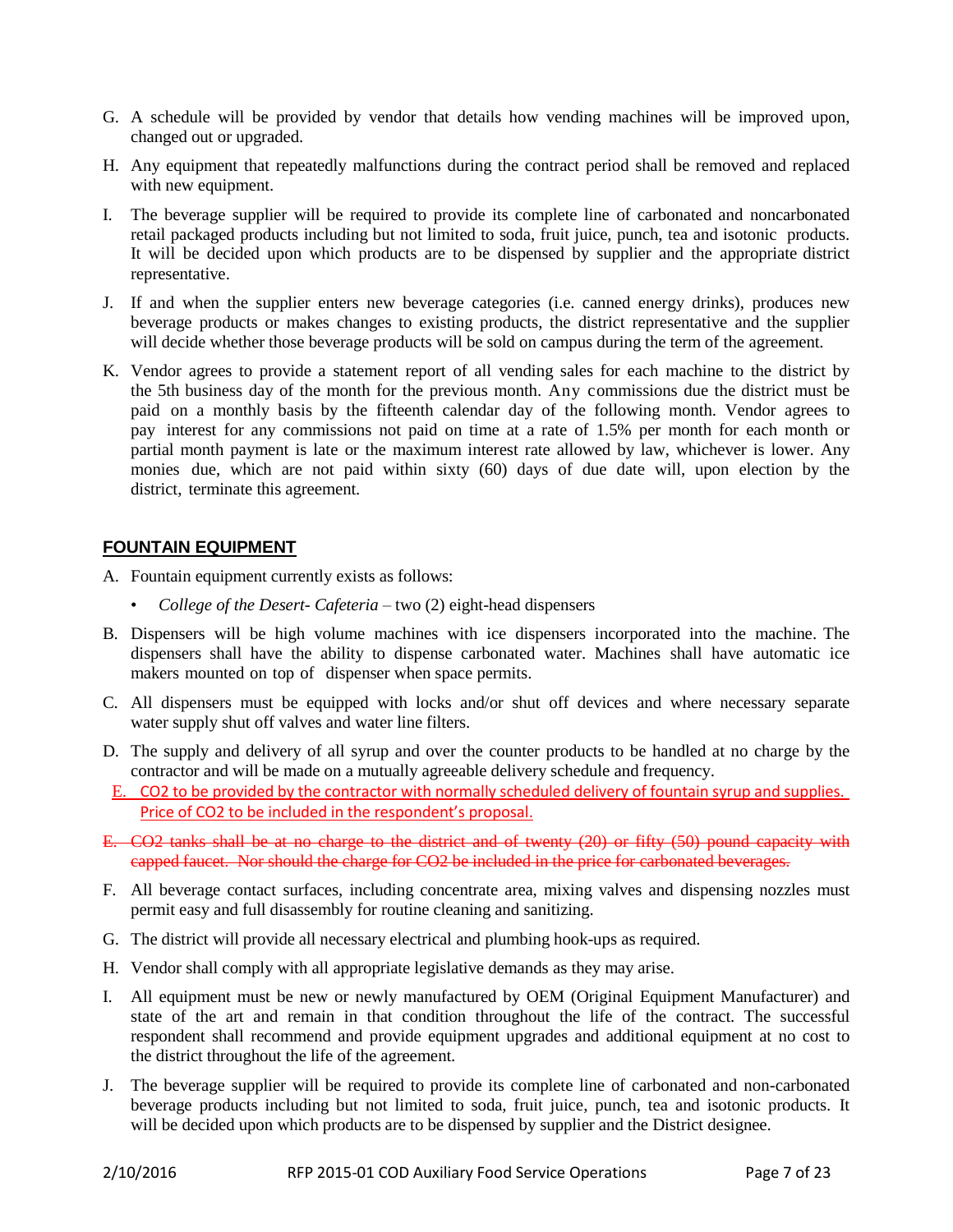- K. If and when the supplier enters new beverage categories (i.e. canned energy drinks), produces new beverage products or makes changes to existing products, the district representative and the supplier will decide whether those beverage products will be sold on campus during the term of the agreement.
- L. The vendor shall at all times, at its expense, maintain the fountain equipment, including any and all pumps, regulators, CO2 attachments, ice bins, ice makers, water and syrup lines and special attachments, in proper working order and promptly make all necessary repairs and replacements of parts.

# <span id="page-7-0"></span>**RETAIL SALES PROGRAM**

- A. The vendor shall supply, install, service and maintain all equipment necessary to promote the sale of beverages at district retail facilities at no charge to the district.
- B. All equipment supplied to support retail sales must be new and remain state-of-the-art throughout the term of the contract.
- C. The district will supply all necessary electrical installations at each location.
- D. The successful respondent shall recommend and provide equipment upgrades and additional equipment at no cost to the district throughout the life of the agreement.
- E. The beverage supplier will be required to provide its complete line of carbonated and noncarbonated retail packaged products including but not limited to soda, fruit juice, punch, tea and isotonic products.

It will be decided upon which products are to be dispensed by supplier and the designated representative for the district's book stores.

- F. If and when the supplier enters new beverage categories (i.e. canned energy drinks), produces new beverage products or makes changes to existing products, the district representative and the supplier will decide whether those beverage products will be sold on campus during the term of the agreement.
- G. Special delivery times for special events should also be available to the district.

# <span id="page-7-1"></span>**SECTION 5 - ADDITIONAL ENHANCEMENTS**

- A. The vendor shall provide machines that are able to accept coin and dollar bills.
- B. The vendor shall provide machines enabled with a debit/credit card reader in desired areas where applicable.
- C. The vendor shall provide an identification number and decal on each machine providing the telephone number for emergency service and customer refund information.
- <span id="page-7-2"></span>D. The vendor will furnish within 3 months of the execution of the agreement, at its sole expense, custom front vendor panels for use on the vending equipment placed at all college locations. The design will be mutually created and agreed upon as well as panel placement the vendor and District designee.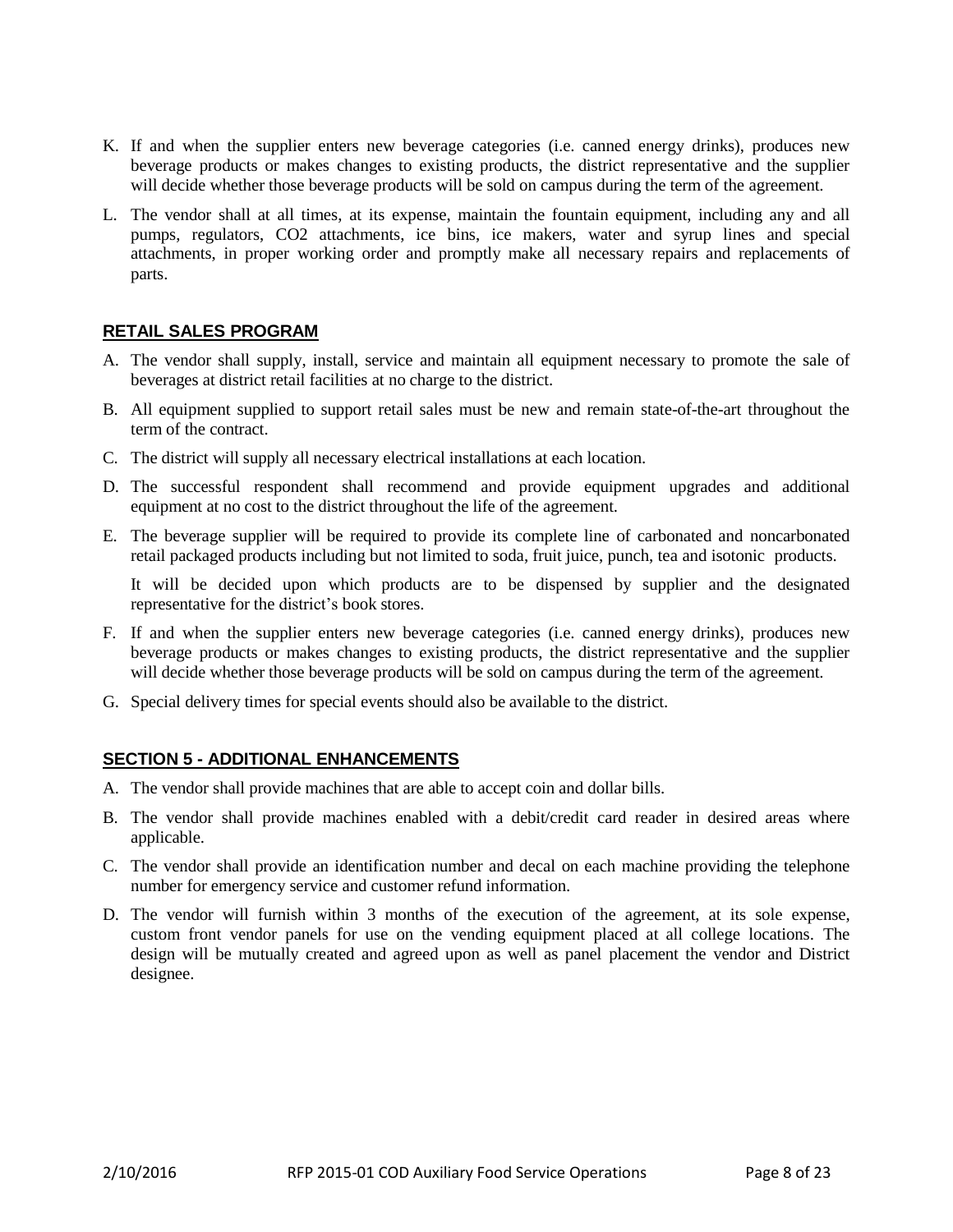# **SECTION 6 - PERSONNEL**

- A. Vendor shall not discriminate against any person in the provision of services, or employment of persons on the basis of ethnic group identification, national origin, religion, age, sex or gender, race, color, ancestry, sexual orientation, physical or mental disability, or any characteristic listed or defined in Section 11135 of the Government Code or any characteristic that is contained in the prohibition of hate crimes set forth in subdivision (1) of Section 422.6 of the California Penal Code, or any other status protected by law. Vendor understands that harassment of any student or employee of Desert Community College District with regard to ethnic group identification, national origin, religion, age, sex or gender, race, color, ancestry, sexual orientation, physical or mental disability, or any characteristic listed or defined in Section 11135 of the Government Code or any characteristic that is contained in the prohibition of hate crimes set forth in subdivision (1) of Section 422.6 of the California Penal Code, or any other status protected by law is strictly prohibited.
- B. Vendor agrees that their lead vending employee and relief employee will have pagers, cell phones, radios or other communication devices and have authorization and access to resolve most vending out-of-stock, malfunction or similar issues.
- C. It is expected that vendor will provide emergency repair/service personnel who will respond to service request(s) within 24 hours.
- D. The District agrees to arrange with each college the appropriate access guidelines that the vendor will be obligated to follow. Vendor agrees to comply with all posted campus speed, traffic and parking requirements and to be responsible for the proper use of all issued gate openers and access keys.
- E. It is desired that employee uniforms be provided by the contractor that easily and appropriately identifies the contractor and employees.
- F. Vendor's personnel shall observe all campus regulations for driving, parking, and work behavior while on campus.
- G. The vendor is an independent contractor and not any employee of the district. The vendor is solely responsible for the actions and behaviors of its employees.
- H. Vendor shall comply with all government regulations related to the employment, compensation and payment of personnel.
- I. Vendor shall furnish the necessary number of employees to provide daily service to the district's Palm Desert campus in accordance with the district academic calendar.

# <span id="page-8-0"></span>**SECTION 7 – UTILITIES**

- A. The District agrees to provide all necessary utilities at no cost to the vendor. It is understood that district approvals are required for all installations.
- B. The District will make every reasonable effort to inform vendor of scheduled utility shutdowns, unexpected utility failures or vandalism but will not be liable for loss of product or equipment.
- D. Vendor agrees to supply, install and maintain utility cords, tubing, etc., so as to comply with all applicable health, safety and building code requirement(s).
- <span id="page-8-1"></span>E. In addition to the requirements set forth in Section 9, vendor agrees to comply with all applicable district policies, regulations or directives.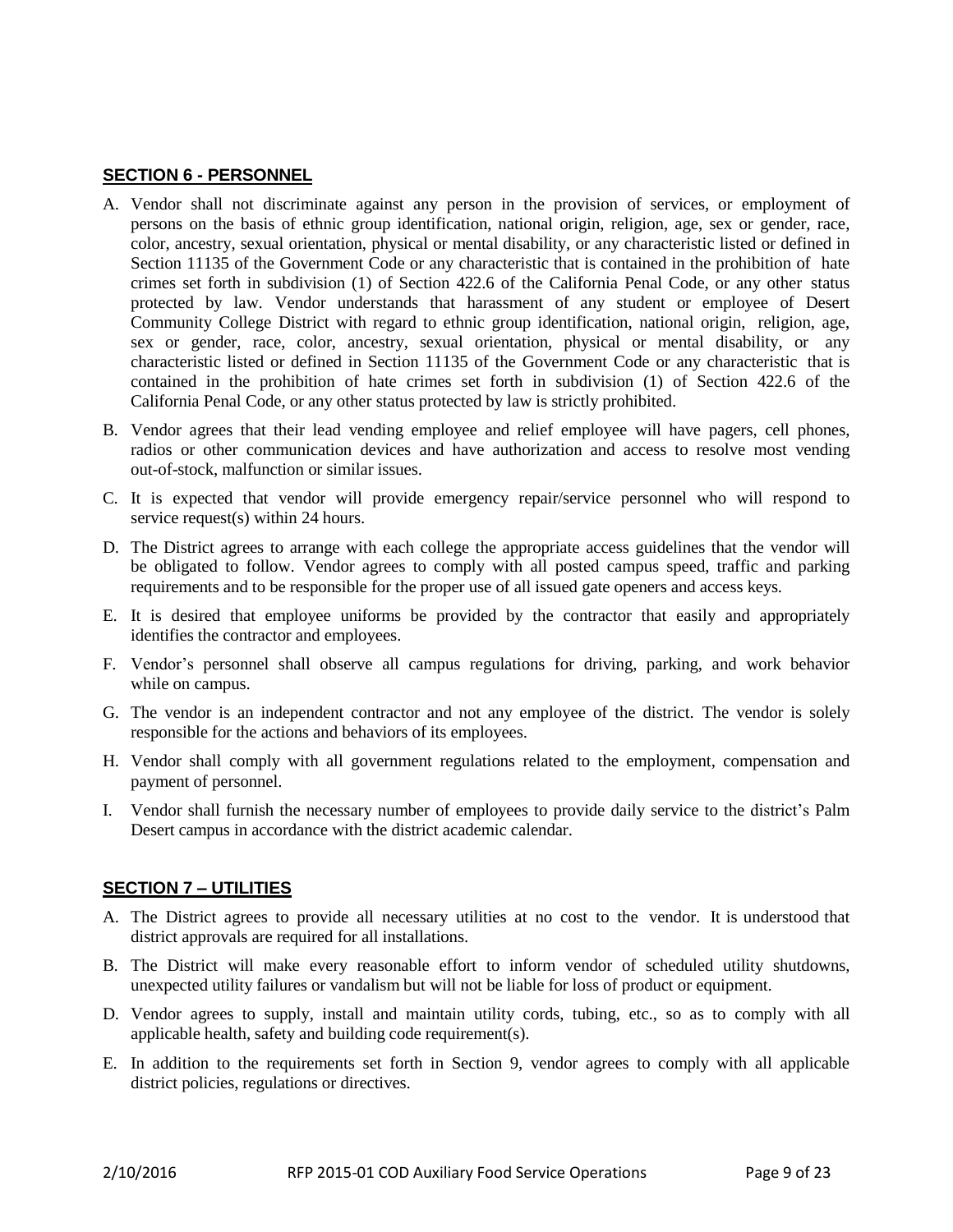# **SECTION 8 – TAXES, PERMITS, LICENSES AND FEES**

- A. Vendor agrees to assume complete liability for all taxes, permits, licenses and fees applicable to its property, income and business arising out of or in connection with the performance of the agreement.
- B. Vendor shall obtain all necessary permits and licenses for the installation and operation of all equipment including the vending machines, retail coolers and fountain equipment in its name and at its expense.
- C. Vendor will not be reimbursed by District for any direct or indirect tax imposed on it by reason of this agreement.

# <span id="page-9-0"></span>**SECTION 9 - INSURANCE**

- A. Throughout the agreement period, the vendor agrees to maintain in full force and effect at its sole expense the following insurances:
	- General Liability: comprehensive or commercial form minimum limit each occurrence \$1,000,000, general aggregate \$2,000,000
	- Employer Liability: \$1,000,000
	- Business Automobile Liability: Minimum limits for owned, scheduled, non-owned, or hired automobiles with a combined single limit of not less than \$1,000,000 per occurrence.
	- Workers' Compensation: Required under California State Law
	- The Certificate holder on the Certificate of Insurance is to read additional insured:

College of the Desert 43-500 Monterey Avenue Palm Desert, California 92260

- The Desert Community College District, the Trustees of the Desert Community College District, the Desert Community College District Auxiliary Services and their officers, employees, representatives, agents and volunteers are to be covered as insured with respect to liability arising out of work or operations performed by or on behalf of the vendor.
- For any claims related to this agreement, the service vendor's insurance coverage shall be primary insurance with respect to the Desert Community College District, the Trustees of the Desert Community College District, the Desert Community College District Auxiliary Services, their officers, employees, representatives, agents, or volunteers.
- Each insurance policy required by the agreement shall be endorsed to Desert Community College District and state that coverage shall not be canceled by either party, except after thirty (30) days' prior written notice by certified mail, return receipt requested, has been given to the District. Certificates and endorsements must be received and approved by the District before work commences.
- Vendor's insurance shall be with insurers that carry A. M. Best's rating of no less than A-VII, unless otherwise accepted by the District.
- Indemnifications: Vendor shall indemnify, defend, and hold harmless the Desert Community College District, the Trustees of the Desert Community College District, the Desert Community College District Auxiliary Services their officers, employees, representatives, agents, and volunteers from and against any and all liability, loss, damage, expense, costs (including without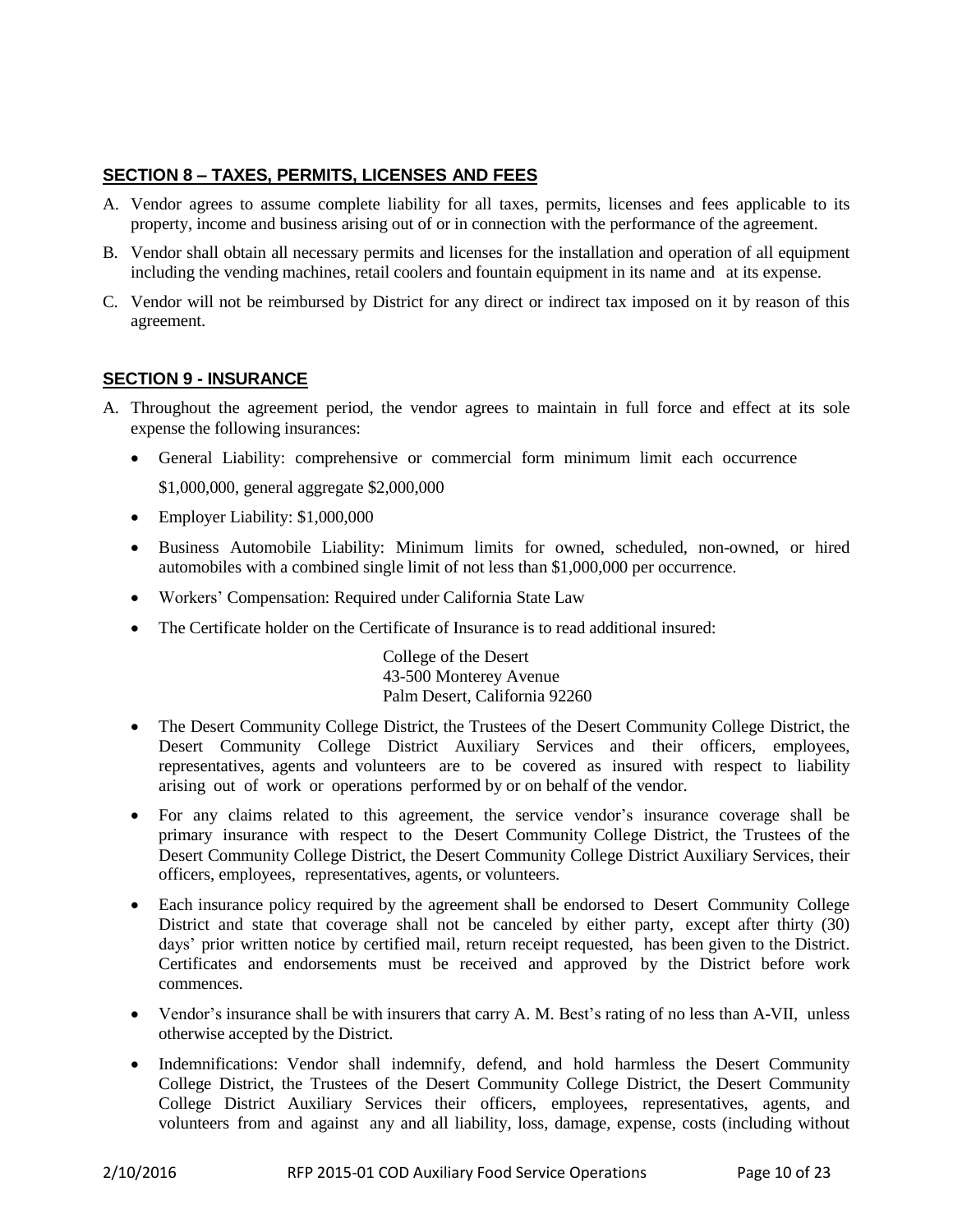limitation costs and fees of litigation) of work hereunder or its failure to comply with any of its obligations contained in the agreement, except such loss or damage which was caused by the sole negligence or willful misconduct of the District.

# <span id="page-10-0"></span>**SECTION 10 - REFUNDS**

- A. Vendor shall provide an acceptable customer refund policy, procedure and execution plan for vending machines.
- B. Vendor will process refunds within seven (7) working days of the occurrence.
- C. For the purpose of tracking commissions, refunds and vending machine failures, the vendor will develop policy, procedures and execution plan that will identify the performance of machines, type of machines, and location.

# <span id="page-10-1"></span>**SECTION 11 - MISCELLANEOUS PROVISIONS**

- A. Vendor agrees that the District has the right to inspect, audit vendor's accounting records, machine meters, and related documentation to verify sales and commissions in a reasonable and timely manner and will accommodate the district upon request.
- B. All wrappings, boxes, etc., which are necessary to stock products into the equipment and machines, shall be removed by the vendor from the college property by vendor and not deposited into any campus trash.
- C. Vendor will maintain a record of cleaning and sanitizing each machine and records shall be maintained for at least the past sixty (60) days. Copies of such records shall be made available to the District upon request.
- D. Each vending machine shall have a sticker on it informing the customer who to call if they have problems with lost coin, damaged product, etc. The district's assigned representative shall notify the vendor of the exact problem.

# <span id="page-10-2"></span>**SECTION 12 –EXCLUSIVITY**

The district and the successful respondent shall mutually agree on the exclusive products to be sold at district campuses.

#### **A. Definitions:**

"Beverage" or "Beverages" means non-alcoholic, including cold or frozen, carbonated or noncarbonated or naturally flavored drinks.

Permitted Exceptions:

- 1. "Beverage" or "Beverages" shall not include except coffees and teas freshly brewed, milk, frozen smoothies, either fruit based or ice cream/yogurt based, tap water, hot cocoas and hot or cold water based coffee like drinks (i.e. a powder mixed with water to create a coffee like drink dispensed from a machine).
- 2. Water drawn from the public water supply and bulk water coolers located in any offices.
- 3. Beverages which are part of a proprietary or self-branded food concept which offers specialized beverages, such as Starbucks. This includes brewed coffees, frappuccinos, espresso based drinks, their proprietary bottled lines or made to order lines, hot teas and cold tea based drinks.
- 4. Student groups shall have the option during times of fund raising activities to sell generic branded bottled or canned products.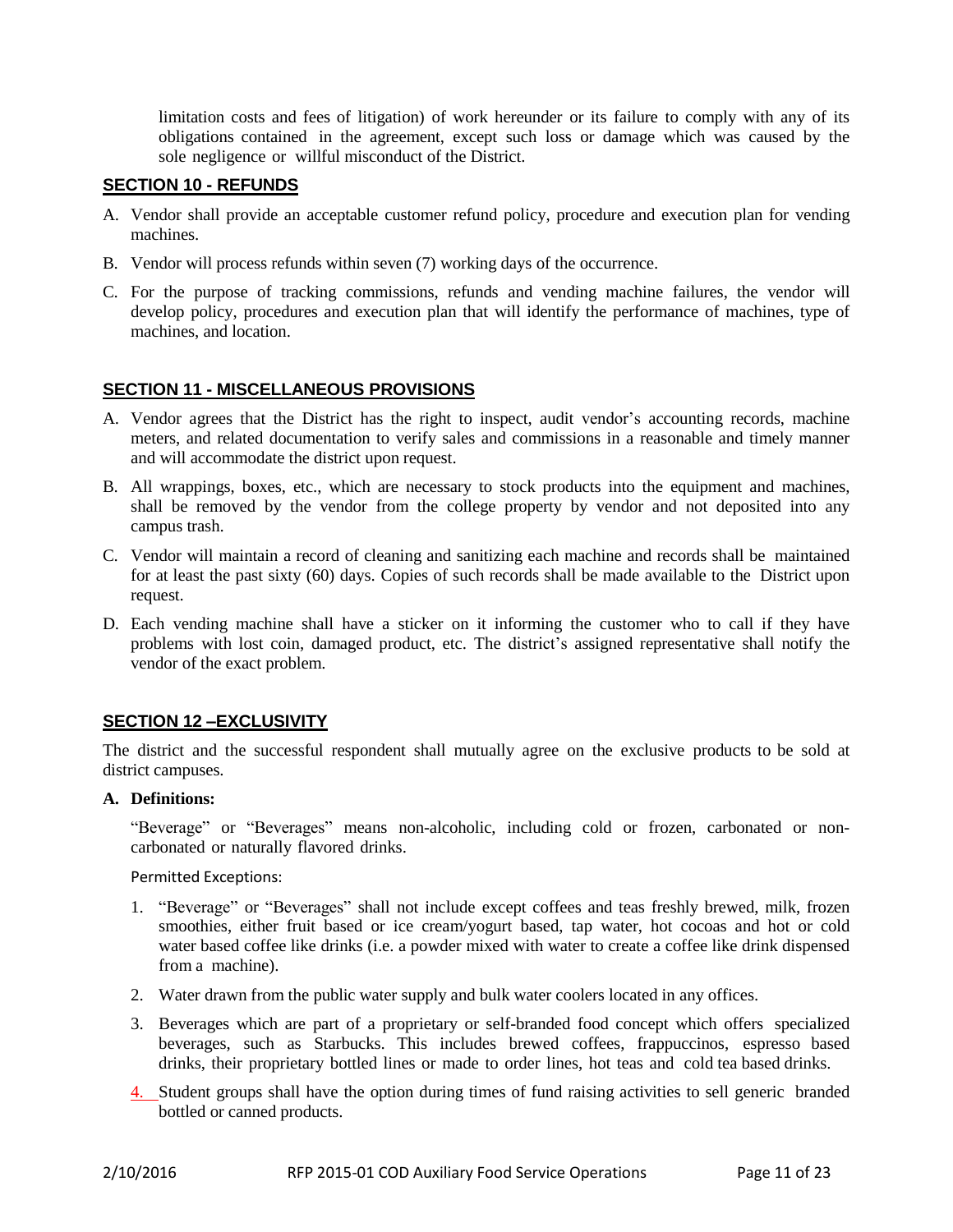<span id="page-11-0"></span>4.5. 10% carve out for noncompeting beverages in equipment provided by the proposer.

# **SECTION 13 - SERVICE LEVEL AGREEMENT**

Successful respondent shall define their commitment to quality service throughout the duration of the contract. This includes pricing, service, and contributions to the college, delivery schedules and resolution when failed to deliver product as ordered.

#### **Service**:

College of the Desert is committed to exemplary service. Respondent should describe the service and quality control procedures proposed for this beverage program as a minimum the respondent will:

- 1. Provide on call maintenance and repair service for its equipment within 24 hours of a service call being placed at no charge to the District.
- 2. Contractor will maintain a program of regular preventive maintenance and replacement of worn, damaged or malfunctioning equipment. Contractor will make regular routine inspection of the equipment locations to check consistency of beverages and make adjustments as necessary. Syrup lines should be cleaned and flushed on a regular basis.
- 3. Contractor shall maintain account in regards to correct pricing, beverages and paper supplies being available to the account. A quarterly review meeting between contractor and District designated representative to discuss marketing, new promotions and general account review is desired.
- 4. The Contractor and District designee will work together to develop delivery schedules and times that are mutually acceptable to fulfill the beverage demands on the colleges. This is to include vended product, syrup, bottled product and all related paper items. No less than twice a week deliveries will be accepted.
- 5. Equipment that cannot be returned to full service within two (2) working days of notification shall be replaced with equipment similar in design and quality. Response time shall not exceed four (4) hours.

# **Pricing:**

The proposal must identify a pricing structure for all beverages that are to be sold or vended by the District. The proposal should include specific pricing on all products that will be sold to the District along with volume incentives.

- 1. Pricing commitments must be guaranteed for a minimum of two (2) years. This includes cost of syrup, bottled product and related cups, lids and straws. After the second year price will be limited to an equivalent percentage price increase or reduction that is consistent with those applied to other customers of comparable size and nature.
- 2. The proposal should identify the proposed commission rates by selling price for sale of vended beverages for each product category, size and package sold. Commission must be stated as a percentage of gross sales without deduction of any costs incurred by the Beverage Supplier including, but not limited to taxes, repairs and service.

# **Marketing:**

The District recognizes the importance of timely and effective marketing to promote the sale of beverages on campus. Therefore, the District requires the successful Contractor to provide the following: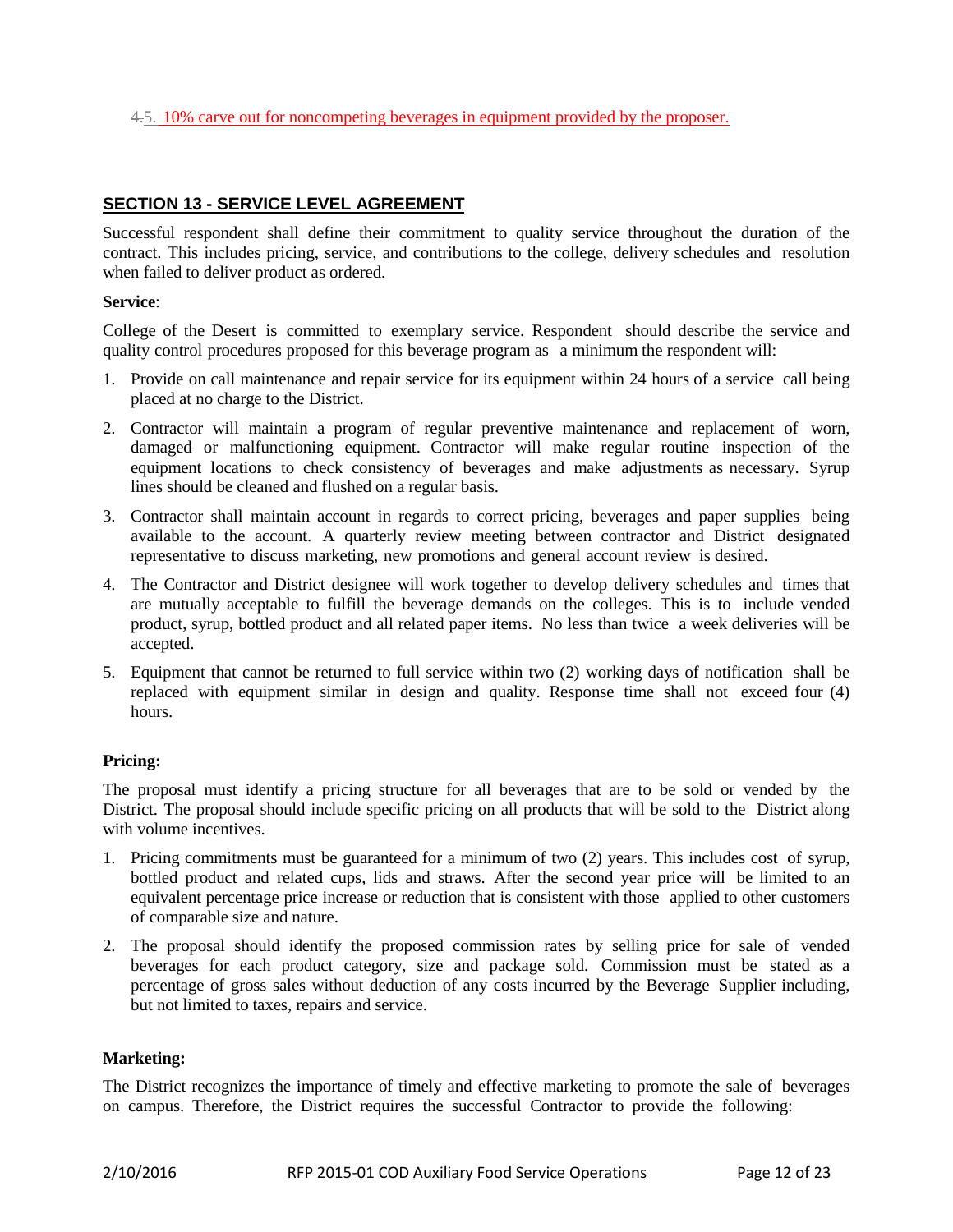- 1. A comprehensive yearly marketing plan for each year of the contract to be used for coordinating all dining and beverage services. The plan should include suggested strategies with examples for the development and implementation of these marketing initiatives. The respondent should show its commitment to the partnership both directly and indirectly in the form of financial support, promotional items and free product.
- 2. Any marketing funds not used during each year will be made available to the District by submitting an invoice to the beverage supplier payable within sixty (60) days of invoice submittal.

#### **Contributions to the District:**

The desire of the Desert Community College District's Auxiliary from the awarded beverage company is to develop a mutually-beneficial long term working relationship that will enhance the continued development of the District. The awarded beverage supplier will be offered opportunities to partner in ways that will include but are not limited to:

- 1. Philanthropic support through the COD Foundation for events and activities of the Foundation and District.
- 2. Named gift opportunities through sponsorship of District and College facilities.
- 3. Scholarship gifts through the COD Foundation, offering additional recognition opportunities.
- 4. Special support for athletic events and activities that may include logo placement.

#### **Resolutions:**

The District understands that there are times when product including syrup, bottled beverages and paper product are not available from the supplier. It is to be understood that in the event the District needs to purchase the above mentioned products from outside sources to accommodate and provide services to the campus, that the beverage supplier will reimburse the District for the difference in price and not hold the District for any contract violation, especially if a competitive product is purchased.

- 1. Beverage supplier will always have first right to service and be given the chance for out of stocks within twenty four hours (24) to provide product/supplies to the District.
- 2. Beverage Representative will be in contact with the District designee for resolution process.

#### **Commissions:**

Notwithstanding the exclusivity for advertising, merchandising, promotional rights and other elated rights and benefits from being the exclusive beverage provider to the District, the District will entertain the following provided by the vendor:

- 1. An annual sponsorship fee based on total beverage purchasing that is derived from syrup, bottles and cans throughout all retail, food service, bookstores and vending.
- 2. Monthly commissions on cash collected from all gross sales (less sales tax) through vending machines.
- 3. Vendor provided annual product donations.
- 4. Vendor provided marketing support.
- 5. Support to the Athletic Department in the form of Side Line Kits.
- 6. Signing bonuses

For reference only, the approximate purchases of product for a previous 12 month period was a total of 4,000 cases delivered throughout the District from all locations. Approximately 625 cartons of Bag in a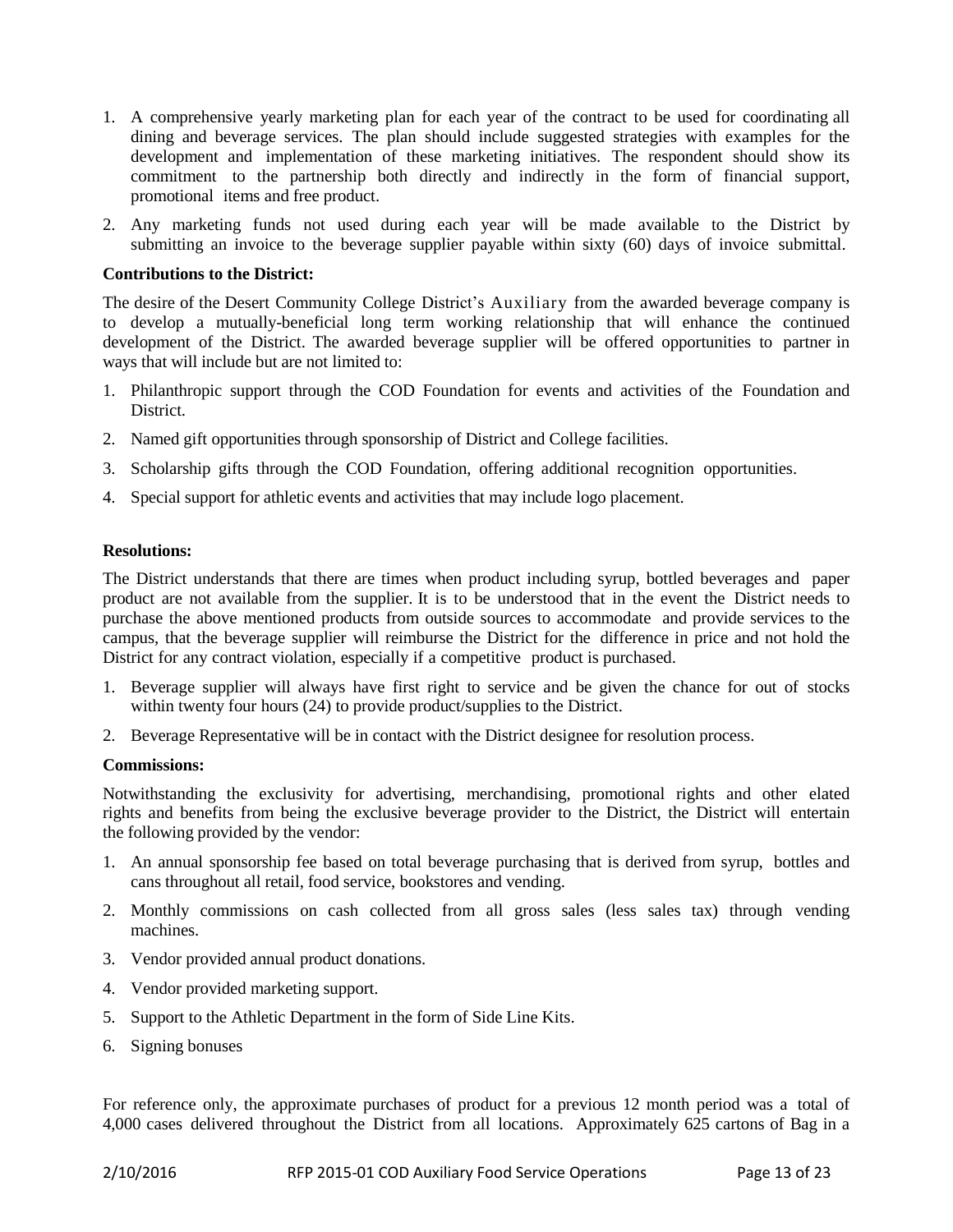Box syrup were delivered.

# **SECTION 14 - SCHEDULE FOR BID EVALUATION PROCESS**

| January 11, 2016                           | Notification of RFP availability                                                                                                 |
|--------------------------------------------|----------------------------------------------------------------------------------------------------------------------------------|
| <b>Upon Request</b>                        | Distribution of RFP to all interested Vendors.                                                                                   |
| February 1125                              | Proposal due by 2:00 p.m. to:                                                                                                    |
|                                            | College of the Desert<br>Attn: John Ramont, Director, Fiscal Services<br>43-500 Monterey Avenue<br>Palm Desert, California 92260 |
| February $11-1929$ – March 4               | Review of qualified proposals and reference checks                                                                               |
| Week of Feb 15TBD                          | Mandatory presentations to Committee                                                                                             |
| $\frac{\text{Early}}{\text{March}}$ , 2016 | Award of Agreement                                                                                                               |
| <b>TBD</b>                                 | Signing of agreement and submission of insurance certificates                                                                    |
| April 1                                    | Agreement commences                                                                                                              |

# <span id="page-13-0"></span>**SECTION 15-INSTRUCTIONS FOR SUBMISSION OF PROPOSALS**

#### **Availability of Proposals:**

To obtain the specifications and proposal package you may contact the Purchasing Agent, Marlene Reynolds (email[\)](mailto:majd.askar@rccd.edu) mreynolds@collegeofthedesert.edu.

# **Proposal:**

Contractor proposes and agrees to provide the equipment, materials, services and related documentation required for the proposal described as, "**CAMPUS BEVERAGE SERVICES"**, in the amounts listed on the proposal submitted. The Contractor confirms that it has checked all of the above figures and understands that neither the District nor any of its agents, employees or representatives shall be responsible for any errors or omissions on the part of the undersigned Contractor in preparing and submitting this Proposal.

# **Proposal Submittal:**

Submit one (1) original proposal and one (1) copy. Proposals must be addressed and delivered no later than **2:00 PM ON February 11, 2016**. Please plan deliveries accordingly. Mailing Address: College of the Desert – Fiscal Services Department – 43-500 Monterey Avenue, Palm Desert, CA 92260. Proposal responses not received by Desert Community College District Purchasing by the closing date and time indicated above will not be accepted. Proposals shall be placed in a sealed envelope bearing on the outside the submitter's company name and address, along with **"SEALED PROPOSAL FOR CAMPUS**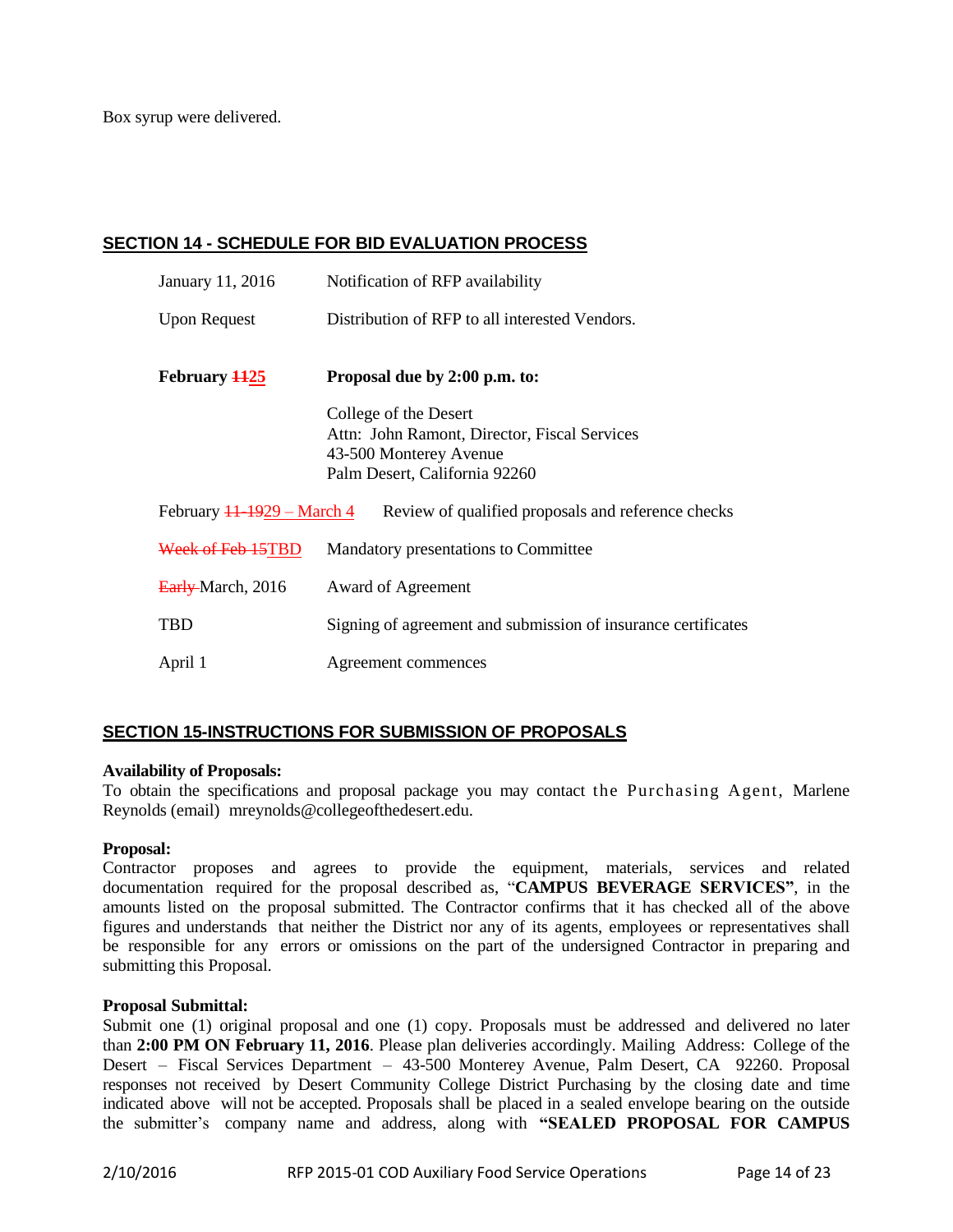**BEVERAGE SERVICES".** At that time the envelopes will be forwarded to the committee for review.

The Desert Community College District Auxiliary will not be responsible for and will not except late proposals due to delayed mail delivery or courier services. (PROPOSALS may be mailed or hand carried, but it is the responsibility of the CONTRACTOR to make sure the PROPOSAL is received by the DISTRICT prior to the deadline. Proposals received after the deadline for closing will be returned unopened unless necessary for identification purposes. DISTRICT is not responsible for mail/messenger delays.

#### **Presentation of Proposal:**

All information requested should be submitted. Failure to submit all information requested may result in a lowered evaluation of the proposal. Proposals, which are substantially incomplete or lack key information, may be rejected. Failure to follow the instructions herein will be considered a reflection of the respondent's ability to perform the requirements of the contract. Any supplemental information the respondent wishes to include to enhance its response may be attached to the submission.

Proposals should be presented in a neat, business-like manner. Disorderly submittals, or those that are illegible or otherwise unreadable, will receive a lower evaluation or be subject to rejection. Disorganized or unreadable submissions will be considered a reflection of the respondent's ability to perform the requirements of the contract.

Any and all costs incurred by the respondent in the preparation and delivery of the proposal or subsequent requests for information are those of the respondent and will not be reimbursed by the District.

#### **Acknowledgment of Proposal Addenda:**

In submitting this Proposal, the Contractor acknowledges receipt of all Proposal Addenda issued by or on behalf of the DISTRICT. The Contractor confirms that this Proposal incorporates and is inclusive of, all items or other matters contained in Proposal Addenda.

#### **Documents Accompanying Proposal:**

The Contractor has submitted with this Proposal the following: (a) Non-Collusion Affidavit; (b) Proposal Forms; (c) Proposal Signature Form; (d) Hold Harmless Agreement; (e) Certificate Regarding Worker's Compensation. The Contractor acknowledges that if this Proposal and the foregoing documents are not fully in compliance with applicable requirements set forth in the Notice Calling for Proposals, the Instructions for Contractors and in each of the foregoing documents, the Proposal may be rejected as non-responsive. Proposals must be submitted on the DISTRICT Proposal Forms and Proposal Signature Form along with any other required submittals that meet both format and content requirements listed herein.

# **Request for Information:**

All Questions and inquiries should be made in writing and e-mailed or faxed by **February 5, 2016** to: Marlene Reynolds (email) mreynolds@collegeofthedesert.edu (fax) 760-341-8678. Any resultant changes will be issued by the Purchasing Office in the form of an addendum to the RFP.

#### **Changes to the Proposal:**

Vendors should verify their proposals prior to submission to the District. No proposal can be corrected, altered, or signed after opening. The District will not be responsible for errors or omissions on the part of the vendor in making up its proposal. Once a proposal has been opened, it is subject to acceptance by the District as submitted. No verbal changes to a proposal will be accepted.

If the proposer must take exception to any portion of this proposal or has suggestions on how to better serve the District, please provide your suggestions and exceptions to an Addendum to this RFP.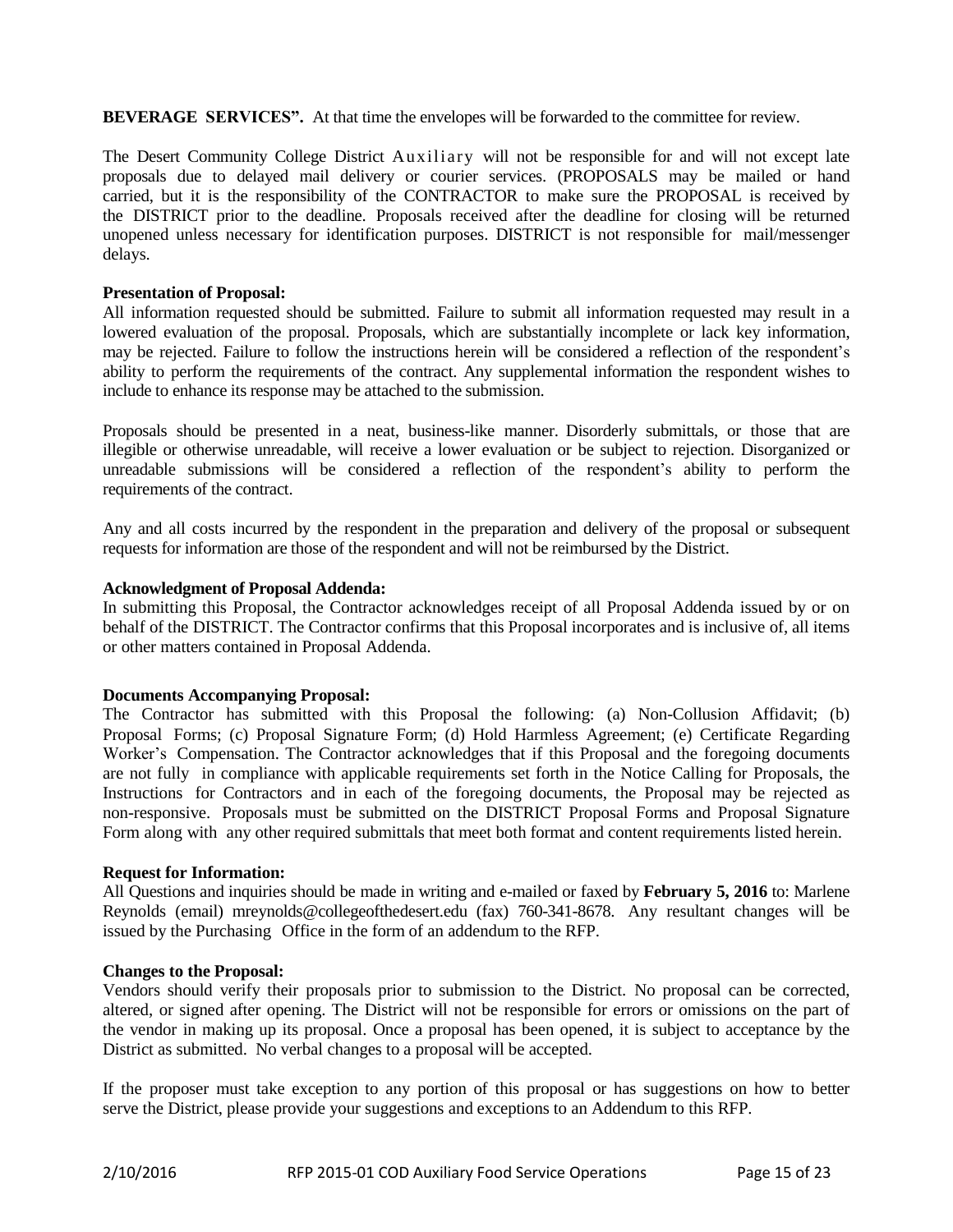#### **Withdrawal of Proposals:**

Any responder may withdraw its proposal either by written or telegraphic request delivered to the DISTRICT prior to the scheduled closing time for receipt of proposals. In the event a responder submitting a proposal shall seek to withdraw its proposal, it shall be the sole and exclusive responsibility of the responder to notify the District of such withdrawal prior to the proposal closing date/time. Any written or telegraphic notice of withdrawal of a submitted proposal received after the scheduled closing time for receipt of proposals shall not be considered by the District or effective to withdraw such proposal.

#### **Interpretation of Proposal Documents:**

If any responder is in doubt as to the true meaning of any part of the specifications or other portions of the proposal documents; finds discrepancies, errors, or omissions therein; or finds variances in any of the PROPOSAL documents with applicable rules, regulations, ordinances and/or laws, a written request for an interpretation or correction thereof may be submitted to the DISTRICT. It is the sole responsibility of the Vendor to assure delivery of written questions or inquires. Written questions or inquiries should be faxed or emailed to the District's Purchasing Department to the attention of Marlene Reynolds at the following e-mail address: [mreynolds@collegeofthedesert.edu](mailto:mreynolds@collegeofthedesert.edu) or Fax to 760-341-8678. The person submitting the request will be responsible for its prompt delivery within the time limit written above. Failure to request interpretation or clarification of the specifications or other portions of the PROPOSAL documents shall be deemed a waiver to any discrepancy, defect, or conflict therein.

Any interpretation or correction of the contract documents shall be made only by written addendum duly issued by the DISTRICT. A copy of any such addendum will be emailed or faxed. No person is authorized to render an oral interpretation or correction of any portion of the contract documents to any responder, and no responder is authorized to rely on any such oral interpretation or correction.

# **District's Right to Modify Proposal Documents:**

Prior to the public opening and reading of proposals, the DISTRICT expressly reserves the right to modify the work, the proposal documents, or any portion(s) thereof by the issuance of written addenda. In the event the District shall modify any portion of the proposal documents pursuant to the foregoing, the proposal submitted by any responder shall be deemed to include any and all modificationsreflected in any addenda issued.

# **District's Right Not to Award:**

The District Auxiliary Board of Directors retains the right not to award a contract.

# **Indemnification/Limitation of Liability:**

The Vendor shall indemnify, hold harmless, and defend the District, its Board of Trustees, officers, employees, agents, and representatives from and against all claims, liability, loss, cost, and obligations on account of, or arising from, the acts or omissions of the Vendor, or of persons acting on behalf of the Vendor, however caused, in the performance of the services specified herein. Vendor hereby waives and releases the District from any claims Vendor may have at any time arising out of or relating in any way to this agreement, whether or not caused by the negligence or breach of the District, its employees, or agents, except to the extent caused by the Districts willful misconduct. Notwithstanding the foregoing, the parties agree that in no event shall the District be liable for any loss of Vendor's business, revenues or profits, or special, consequential, incidental, indirect or punitive damages of any nature, even if the District has been advised in advance of the possibility of such damages. This shall constitute the District's sole liability to Vendor and Vendor's exclusive remedies against the District.

#### **Brand Names:**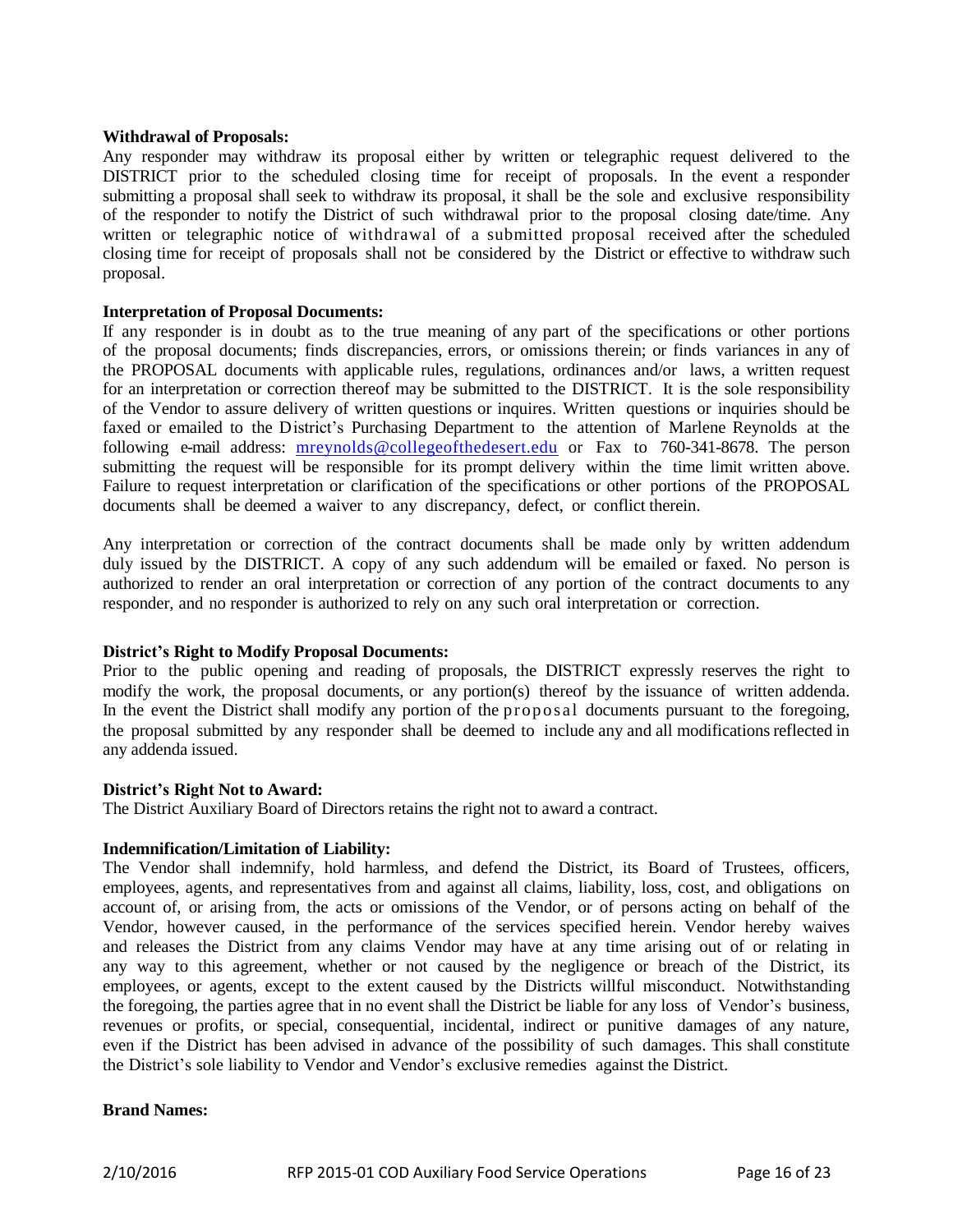Any reference to brand name in the RFP is intended to be descriptive but not restrictive unless otherwise specified. Proposals offering equivalent items that meet or exceed the standards of quality specified will be considered. All substitutions or equal products are to be clearly indicated and specifying the brand name. The DISTRICT reserves the right to determine whether a substitute offer is equivalent to and meets the standards of quality indicated by the brand name references. The DISTRICT may require additional descriptive material and a sample.

#### **Product and Evaluation:**

If requested, the vendor shall submit, at no charge to the District, one sample of each item requested for evaluation. Samples shall be submitted, properly labeled and with the vendor's name, per the instructions given when the request is made. A mandatory presentation to the Food Services Committee shall be scheduled. It is anticipated to be scheduled the week of February 15, 2016.

#### **Worker's Compensation Insurance:**

Vendor agrees to comply fully with all provisions of all applicable workers' compensation insurance laws, and shall procure and maintain in full force and effect worker's compensation insurance covering its partners, employees and agents while said persons are performing services pursuant to this Agreement. In the event that an employee of Vendor performing this Agreement files a worker's compensation claim against the District, Vendor agrees to defend and hold the District harmless from such claim.

#### **Proposal Validity:**

No Contractor may withdraw any proposal for a period of sixty (60) calendar days after the date set for the opening of proposals. All withdrawals must be in writing.

#### **Competency of Contractor:**

In selecting the responsible Contractor, consideration will be given not only to the financial standing but also to the general competency of the Contractor for the performance of the work covered by the proposal. By submitting a proposal, each Contractor agrees that the District, in determining the successful Contractor and its eligibility for the award, may consider the Contractor's experience and facilities, conduct and performance under other contracts, financial condition, reputation in the industry, and other factors, which could affect the Contractor's performance of the work.

#### **Public Information:**

All materials received by the District in response to this Invitation for Proposals shall be made available to the public. If any part of a Contractor's materials is proprietary or confidential, the Contractor must identify and so state. Any Contractor information used to aid in proposal selection must not be restricted from the public.

#### **Proposal Costs:**

The District will not pay the Contractor or agents for any costs incurred by the Contractor in the preparation, presentation, demonstration or negotiation of this proposal.

# **Examination of Equipment, Facilities and Contract Documents:**

At its own expense and prior to submitting its Proposal, each Contractor shall examine the Contract Documents, familiarize itself with all Federal, State and local laws, ordinances, rules, regulations and codes affecting the performance of the Proposal, and determine the character, qualities and quantities specified. The submission of a Proposal shall be incontrovertible evidence that the Contractor has complied with all the requirements of this provision of the Information for Contractors.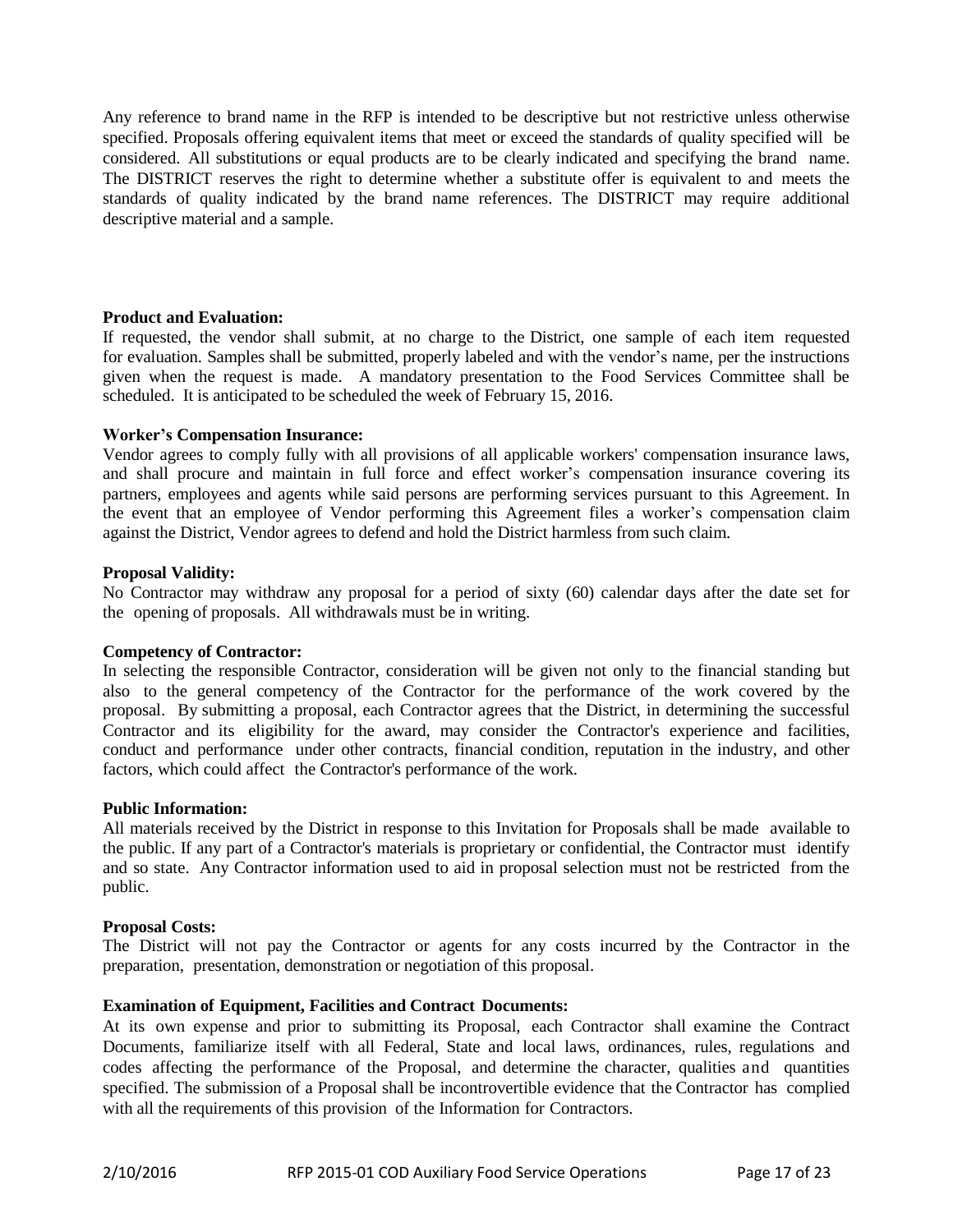#### **Non-Assignability:**

This Agreement is not assignable by the parties hereto without the express advance written consent of the other party. If assigned, this contract shall inure to the benefit of, and be binding upon, the heirs, legal representatives, successors and assigns of each party hereto.

#### **Governing Law:**

This agreement shall be deemed to have been executed and delivered within the State of California, and the rights and obligations of the parties hereunder, and any action arising from or relating to this agreement, shall be construed and enforced in accordance with, and governed by, the laws of the State of California or United States law, without giving effect to conflict of laws principles. Any action or proceeding arising out of or relating to this agreement shall be brought in the county of Riverside, State of California, and each party hereto irrevocably consents to such jurisdiction and venue, and waives any claim of inconvenient forum.

#### **No Third Party Beneficiaries:**

Nothing in this Agreement shall be construed to create any duty, standard of care, or liability to anyone other than the Parties to this Agreement. No one is an intended third-party beneficiary of this Agreement.

#### **Attorneys' Fees and Costs**:

If either party shall bring any action or proceeding against the other party arising from or relating to this agreement, each party shall bear its own attorneys' fees and costs, regardless of which party prevails.

#### **CANRA:**

In accordance with the Child Abuse and Neglect Reporting Act (CANRA) and California Penal Code 11166, the parties shall ensure that all employees, volunteers, consultants, sub vendors or agents performing services under this Agreement will report any known or suspected child abuse or neglect to a child protective agency, by telephone and within 36 hours of the suspected abuse or neglect.

#### **Equal Opportunity Employer:**

Vendor, in the execution of this agreement, certifies that it is an equal employment opportunity employer.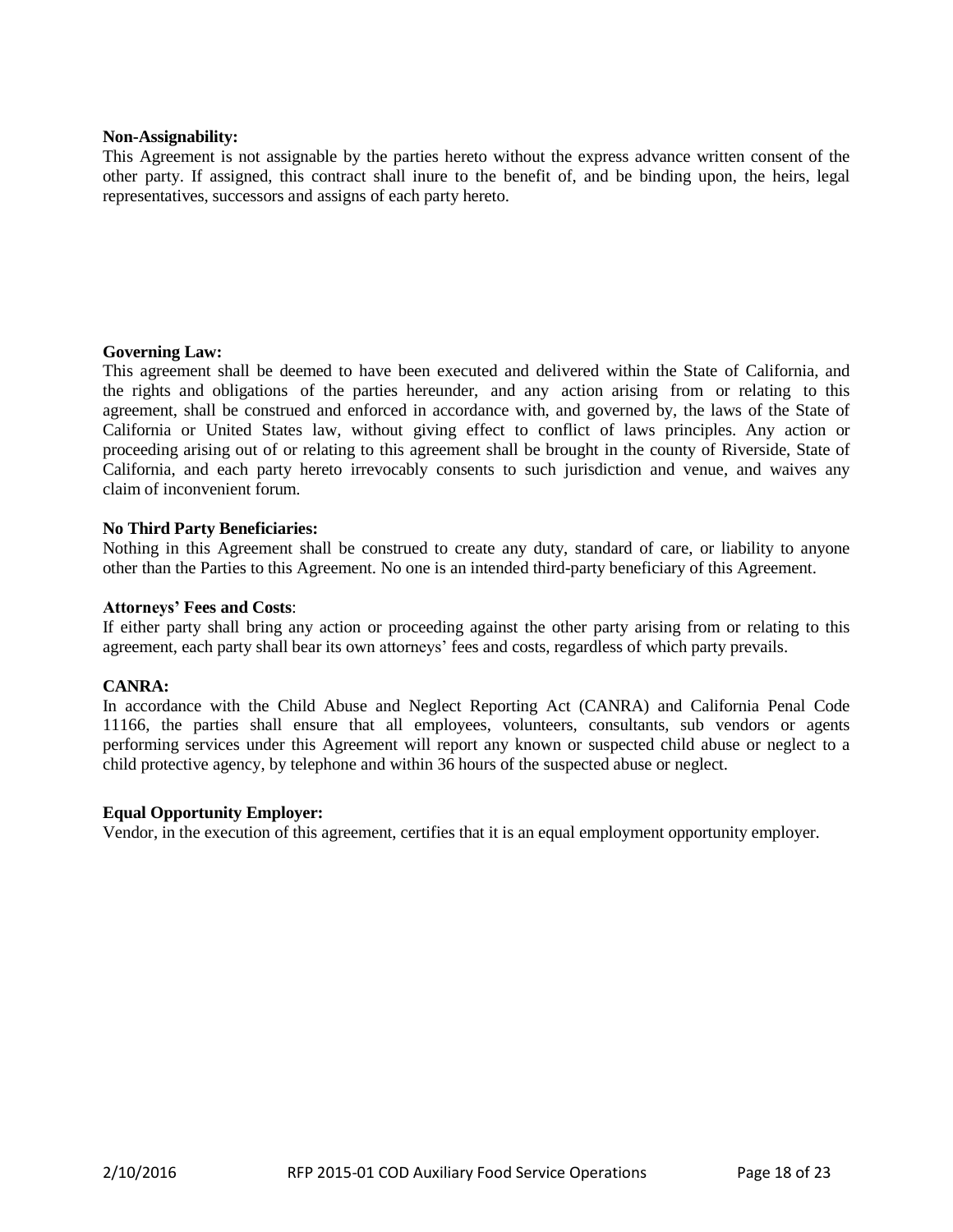# **ATTACHMENT "A"**

# <span id="page-18-0"></span>**RFP – PRESENT BEVERAGE VENDING MACHINES (As of December 2015)**

| <b>Building</b>    | Quantity of Units |
|--------------------|-------------------|
| Palm Desert Campus |                   |
|                    |                   |
|                    |                   |
|                    |                   |
|                    |                   |
|                    |                   |
|                    |                   |
|                    |                   |
|                    |                   |
|                    |                   |
|                    |                   |
|                    |                   |
|                    |                   |
|                    |                   |
|                    |                   |
|                    |                   |
|                    |                   |
|                    |                   |
|                    |                   |
| <b>TOTAL</b>       | 29                |
|                    |                   |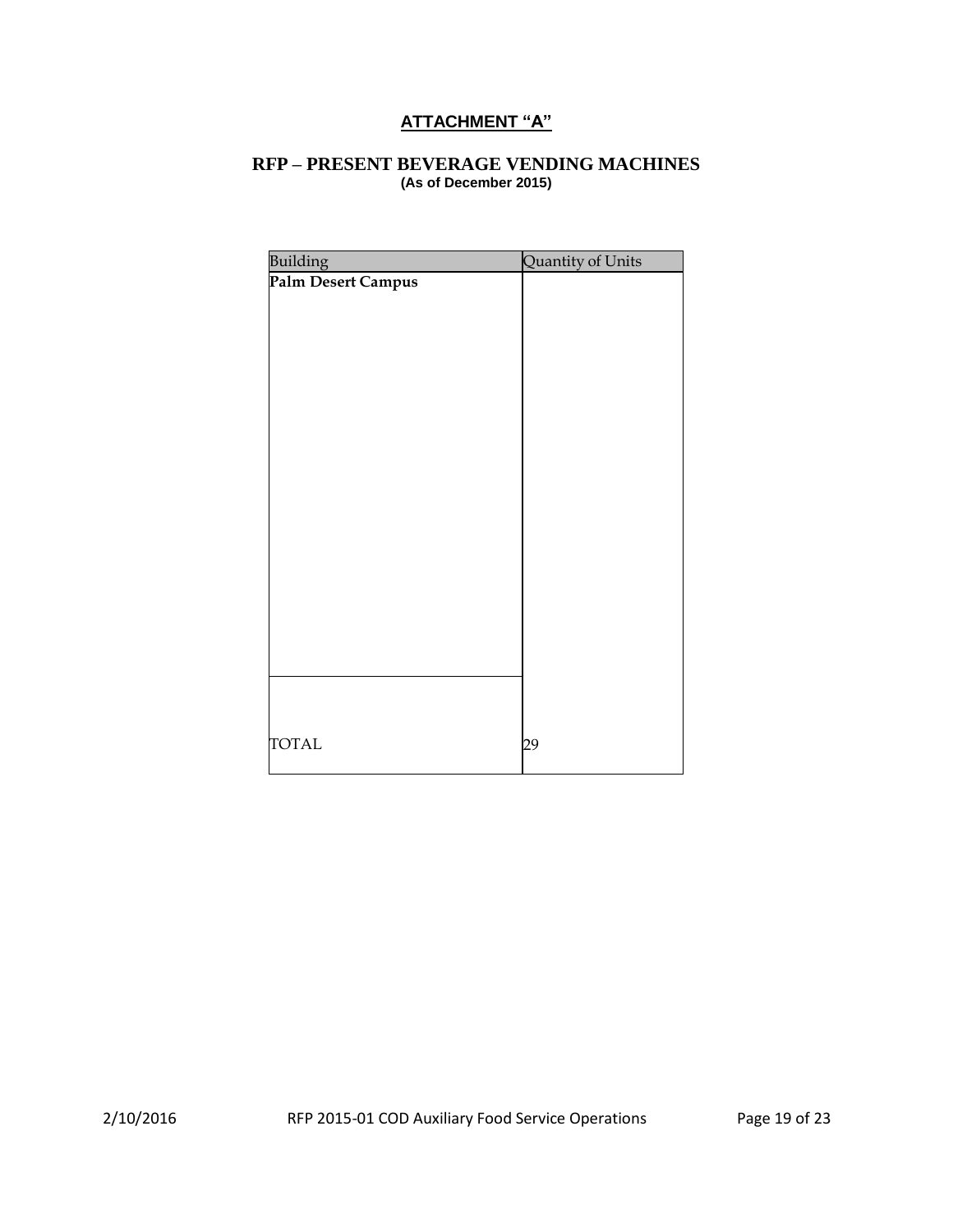# <span id="page-19-0"></span>**HOLD HARMLESS AGREEMENT**

The Vendor agrees to and does hereby indemnify and hold harmless the District, its officers, agents, and employees from every claim or demand made, and every liability, loss, damages, or expense, or any nature whatsoever, which may be incurred by reason of:

Liability for damages for (1) death or bodily injury to persons, (2) injury to, loss or theft of property, or (3) any other loss, damage or expense arising under either (1) or (2) above, sustained by the Vendor or any person, firm or corporation employed by the Vendor upon or in connection with the work called for in this Agreement, except for liability resulting from the sole negligence, willful misconduct, or active negligence of the District, its officers, employees, agents or independent vendors who are directly employed by the District; and

Any injury to or death of persons or damage to property caused by any act, neglect, default or omission of the Vendor, or any person, firm, or corporation employed by the Vendor, either directly or by independent contract, including all damages due to loss or theft, sustained by any person, firm or corporation, including the District, arising out of, or in any way connected with the work covered by this agreement, whether said injury or damage occurs either on or off school District property, if the liability arose from the negligence or willful misconduct of anyone employed by the Vendor, either directly or by independent contract.

The Vendor, at his own expense, cost, and risk, shall defend any and all actions, suits, or other proceedings that may be brought or instituted against the District, its officers, agents or employees, on any such claim, demand or liability, and shall pay or satisfy any judgment that may be rendered against the District, its officers, agents or employees in any action, suit or other proceedings as a result thereof.

SUBMITTED BY:

| <b>COMPANY</b>                                                                                                                       |
|--------------------------------------------------------------------------------------------------------------------------------------|
| SIGNATURE                                                                                                                            |
| <b>NAME</b>                                                                                                                          |
| <b>TITLE</b><br><u> 1980 - Jan Stein Stein Stein Stein Stein Stein Stein Stein Stein Stein Stein Stein Stein Stein Stein Stein S</u> |
| <b>DATE</b>                                                                                                                          |

In accordance with the Corporations Code of California, any contract entered into by any corporation with Desert Community College District shall be signed by two officers of the corporation: the president/CEO or any vice president AND the secretary or the treasurer/CFO or any assistant treasurer. If Contractor is a corporation, and signer is not an officer, attach certified copy of by-laws or resolution authorizing execution. If Contractor is a corporation, affix corporate seal. If signer is an agent, attach power of attorney. If Contractor is not an individual, list names of *other persons authorized to bind the organization.*

2/10/2016 RFP 2015-01 COD Auxiliary Food Service Operations Page 20 of 23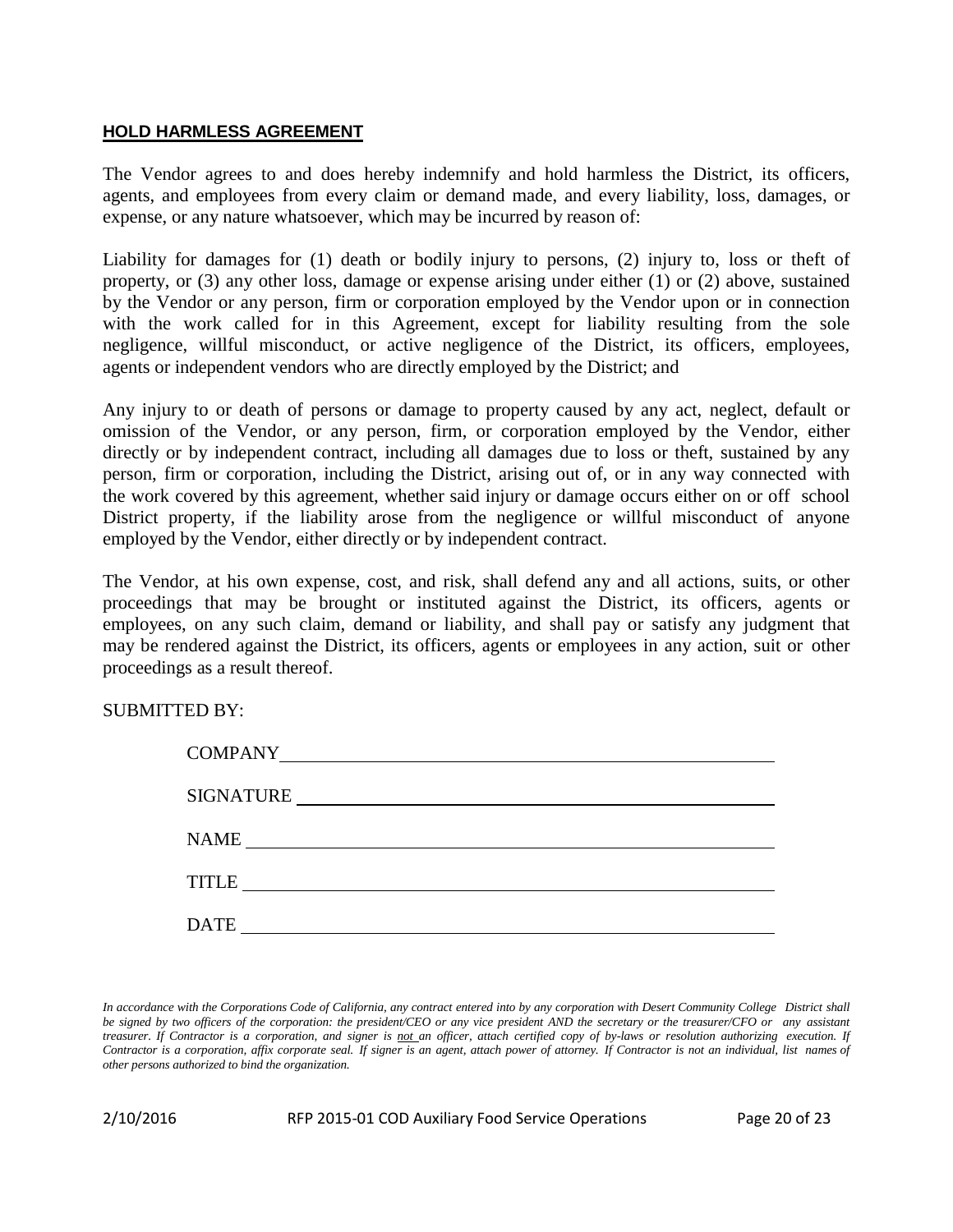# <span id="page-20-0"></span>**NONCOLLUSION AFFIDAVIT**

# STATE OF CALIFORNIA

County of \_\_\_\_\_\_\_\_\_\_, being first duly sworn, deposes and says that he/she is \_\_\_

(Title)

of , (Name of Contractor)

the party making the foregoing proposal; that the proposal is not made in the interest of, or on behalf of, any undisclosed person, partnership, company, association, organization, or corporation; that the proposal is genuine and not collusive or sham; that the Contractor has not directly or indirectly colluded, conspired, connived, or agreed with any Contractor or anyone else to put in a sham proposal, or that anyone shall refrain from bidding; that the Contractor has not in any manner, directly or indirectly, sought by agreement, communication, or conference with anyone to fix the proposal price of the Contractor or any other Contractor, or to fix any overhead, profit, or cost element of the proposal price, or of that of any other Contractor, or to secure any advantage against the public body awarding the contract of anyone interested in the proposed contract; that all statements contained in the proposal are true; and, further, that the Contractor has not, directly or indirectly, submitted his or her price or any breakdown thereof, or the contents thereof, or divulged information of date relative thereto, or paid, and will not pay, any fee to any corporation, partnership, company association, organization, proposal depository, or to any member of agent thereof to effectuate a collusive or sham proposal.

(Signature)

(Typed Name)

SUBSCRIBED BEFORE ME on this day of  $\qquad \qquad$  , 20 .

(Notary Public)

My Commission Expires:

(Expiration Date)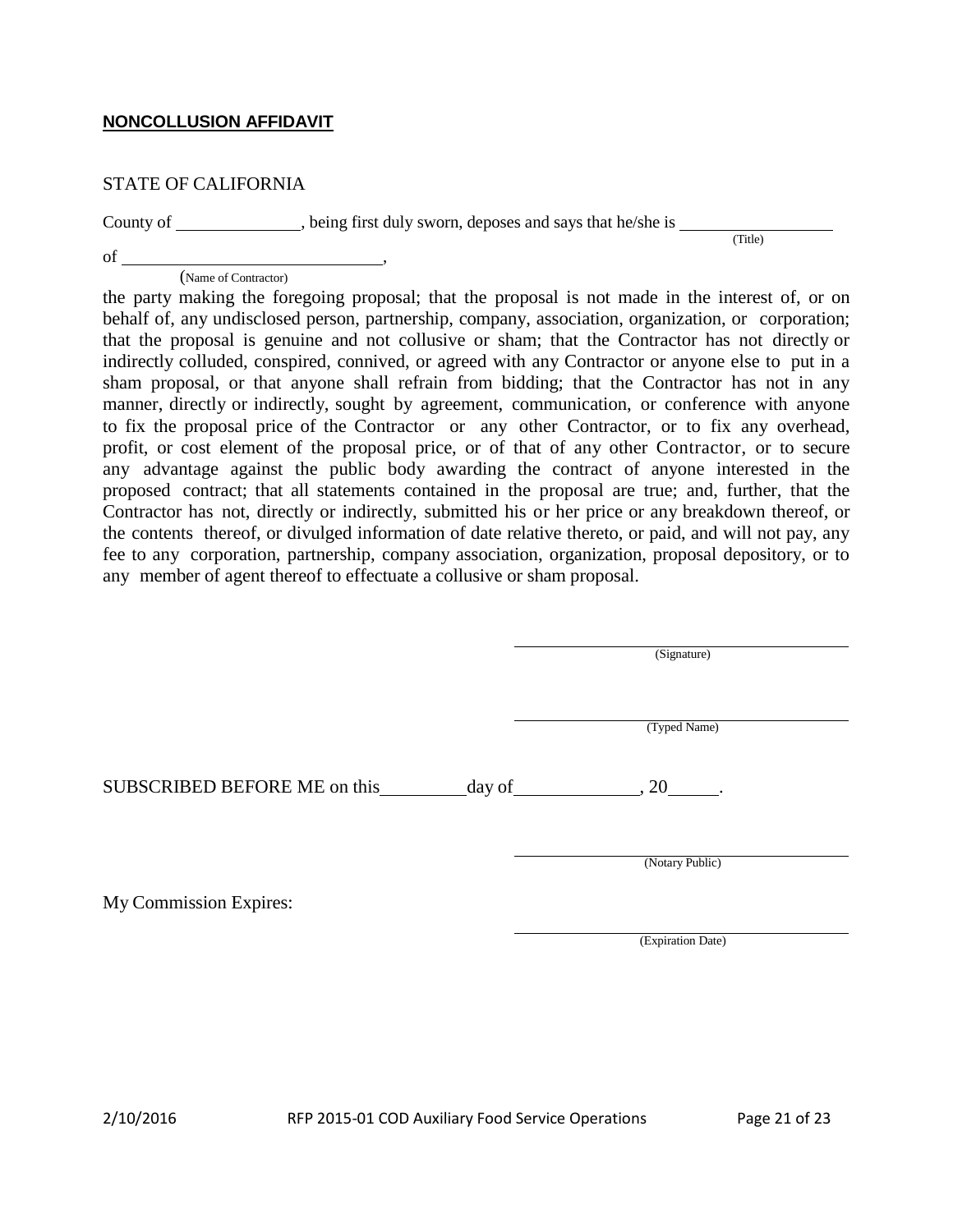# <span id="page-21-0"></span>**CERTIFICATE REGARDING WORKERS' COMPENSATION**

Labor Code Section 3700 in relevant part provides:

Every employer except the State shall secure the payment of compensation in one or more of the following ways:

- 1. By being insured against liability to pay compensation by one or more insurers duly authorized to write compensation insurance in this State.
- 2. By securing from the Director of Industrial Relations a certificate of consent to selfinsure, which may be given upon furnishing proof satisfactory to the Director of Industrial Relations, of ability to self-insure and to pay any compensation that may become due to employees.

I am aware of the provisions of Labor Code Section 3700 which require every employer to be insured against liability for workers' compensation or to undertake self-insurance in accordance with the provisions of that code, and I will comply with such provision before commencing the performance of the work of this contract.

Proper Name of Contractor

By: